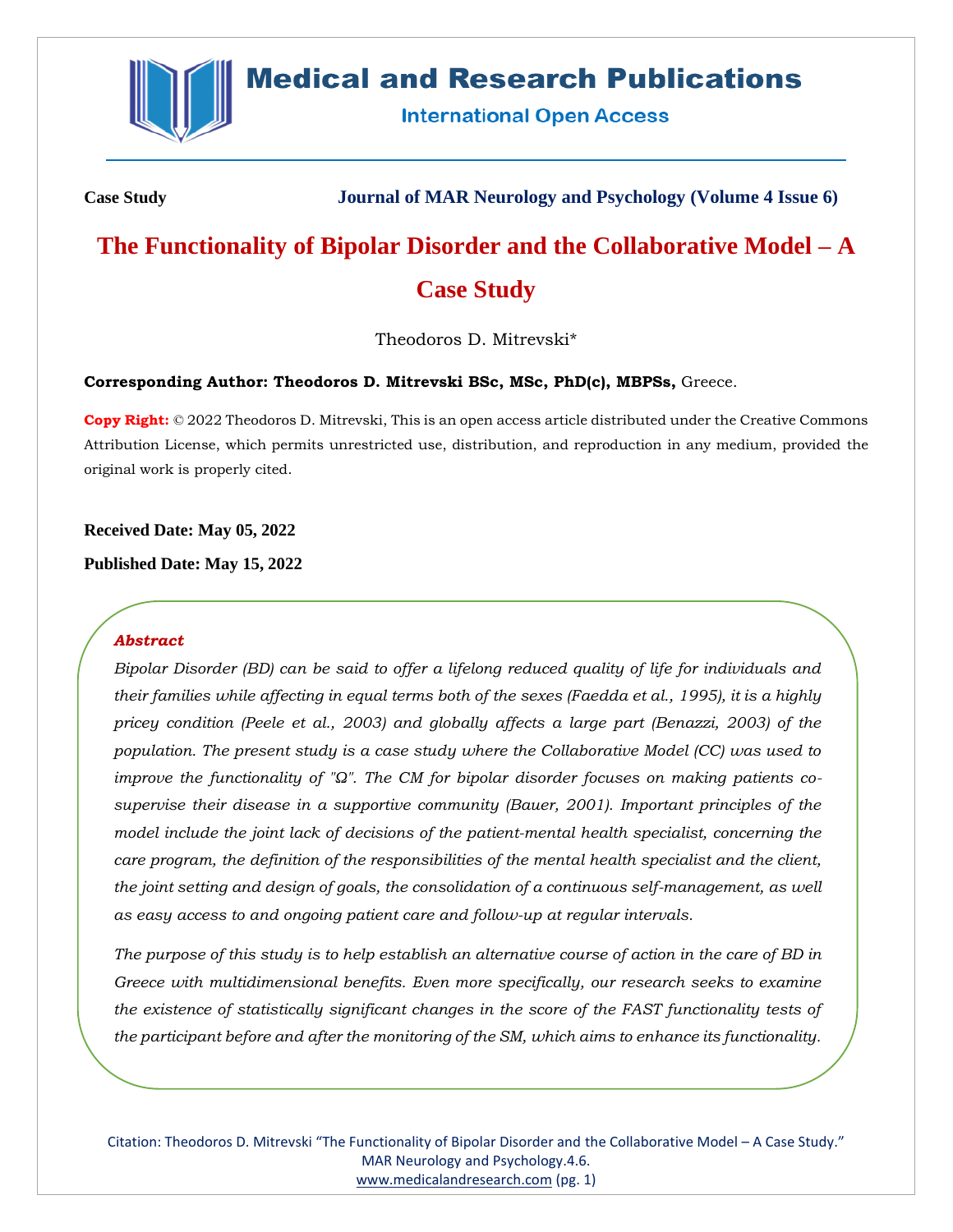*Functional status was assessed by gathering data in six different areas of life using the FAST (Functioning Assessment Short Test). The t-test for pairs of observations was conducted to assess the impact of the intervention on whether there is any statistically significant change in the score of the participant's FAST function tests before and after monitoring the collaborative model which aims to enhance functionality.*

*The results showed a significant improvement in global operation, as evidenced by a decrease in the overall FAST score (M =, 66, SD = 4.81, t (23) = 16.02, p <, 0005).*

*The present study shows that, although many individuals experience remission, only a minority, possibly represented by "Ω", reach normal levels of function in many areas, even after specialized mental health care.*

#### **Introduction**

Regardless of the accessibility of impressive care for bipolar disorder, the outcome of this chronic disorder endures troublesomely. In regards of clinical symptoms, tepid to treatment and recurrence of episodes is a major difficulty, and it is estimated that 35-60% of cases have a poor outcome (Keller, Lavori, Klerman et al., 1986; O 'Connell, Mayo, Flattow, Cuthbertson, O'Brien, (1991) Lack of compliance with treatment may play a significant role, with 20-55% of patients making major compliance errors (Gitlin, Cochran, & Jamison, 1989; Keck, McElroy, Strakowski et al., 1996) In addition, societal, familial, and work-related dysfunctions are quite usual rather than unusual (Harrow, Goldberg, Grossman, & Meltzer, 1990; Winokur, Clayton, Reich, 1969; Strakowski, Keck, McElroy, et al., 1998) Functional deficits may still be present in the absence of major emotional episodes (Carloson, Kotin, Davenport, & Adland, 1974; Gitlin, Cochran, & Jamison, 1989; Keck, McElroy, Strakowski et al. ., 1996), even subsyndromic levels against Depression seems to be a strong predictor of ongoing functional deficits (Bauer, Kirk, Gavin, & Williford, 2001). Without proper care, a person with bipolar disorder from the age of 25 can lose 14 years of significant functional activity in multiple areas like work, school, family and generally role function to a total of 9 years of life (Bauer, Kirk, Gavin, & Williford, 2001). An estimated 15% of individuals with bipolar disorder diagnoses are jobless for 5 successive years. Also, individuals under the age of 65 receive disability benefits in an overall 25% of the cases (Klerman, Olfson, Leon, & Weisman, 1992). Many people with bipolar disorder live in costly institutionalised environments. In the Epidemiologic Catchment Area Study length report, Robins and Regier (1990, p. 349) found that 42% of institutionalized people with mania lived in prison, while 58% were in prolonged hospital care. Improving the treatment can allow these individuals to reintegrate into society.

Citation: Theodoros D. Mitrevski "The Functionality of Bipolar Disorder and the Collaborative Model – A Case Study." MAR Neurology and Psychology.4.6 [www.medicalandresearch.com](http://www.medicalandresearch.com/) (pg. 2)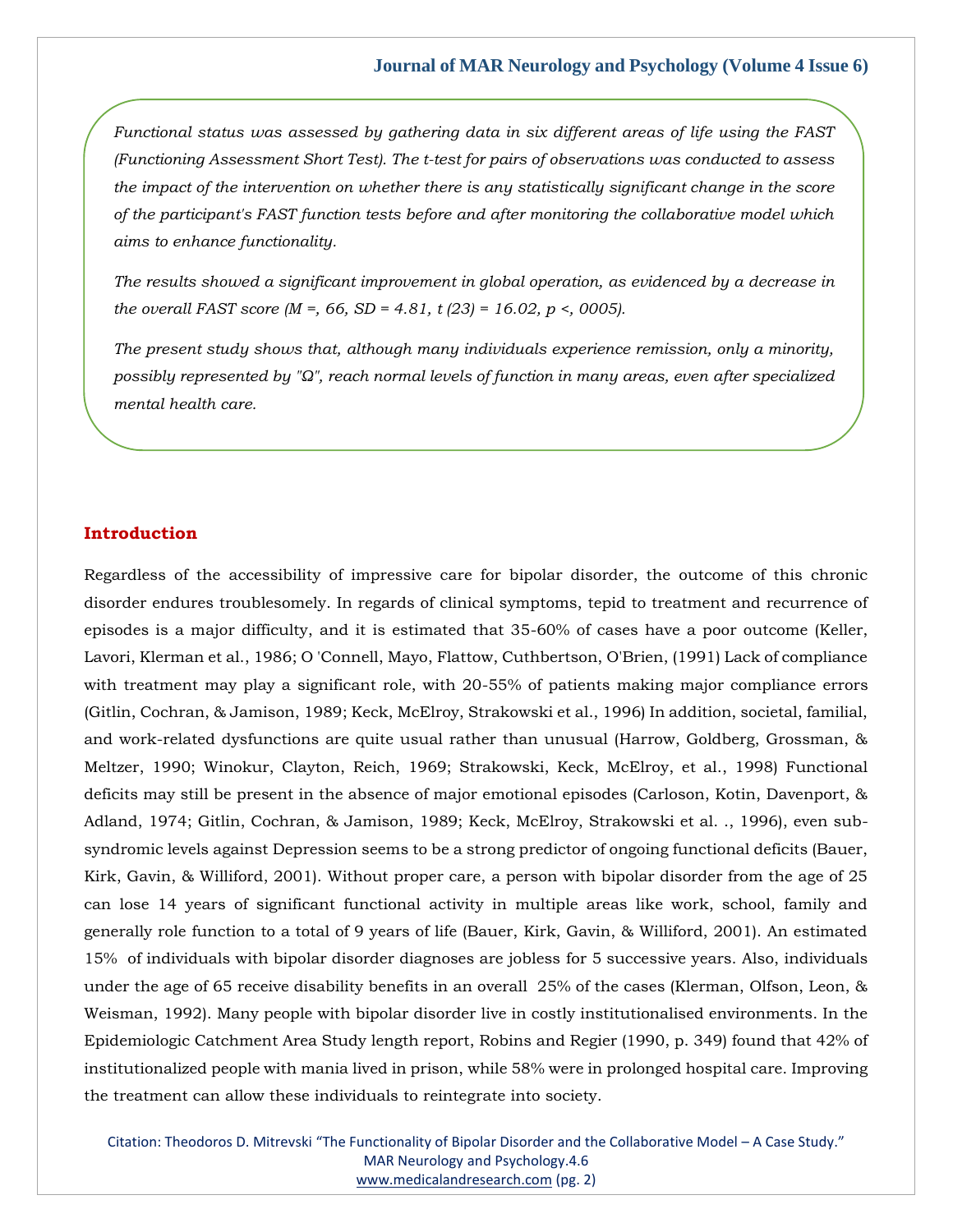The total cost to society of mental illness is significant, exceeding \$ 148 billion a year, considering \$ 67 billion in direct treatment costs (Robins, & Regier, 1990). Greenberg and colleagues (Greenberg, Stiglin, Finkelstein, & Berndt, 1990) used the approach of Stoudemire and colleagues (Stoudemire, Frank, Hedemark, Kamlet, & Blazer, 1986) to estimate the cost of mental disorders in society including bipolar disorder. They found that the cost exceeded \$ 43 billion, including more than \$ 12 billion in immediate treatment costs, and more than \$ 7,000,000,000 due to the loss of productivity from the premature death of people with mental disorders and \$ 23,000,000,000 from mortality. Given the above studies on mental disorders, the latter computation is certainly higher, as "only the limited duration of the episode is taken into account in calculating the cost of morbidity" (p. 414). Wyatt and Hentner (1995) estimate that the biennial cost of bipolar disorder exclusively exceeds \$ 45 billion, more than the \$ 64 billion spent on schizophrenia alone. Expenditure on bipolar disorder includes more than \$ 7,000,000,000 in indirect treatment costs and more than \$ 38 billion in indirect costs. Of the immediate cost of treatment, \$ 2,400,000,000 is spent on inpatient care, \$ 300,000,000 on outpatient treatment, and \$ 3.0 billion on nursing and other extended-care and \$ 2,300,000,000 on the penitentiary system. It has been suggested quite early from the data of Riefman and Wyatt (1980) that treatment reorganisation can lead to savings for society. In particular, they estimated that the import of lithium reduces social spending to 53%.

Thus, there is still a gap in the "effectiveness of efficacy" in the care of bipolar disorder. That is, if we create therapies with an evidenced effect in randomized controlled trials on highly selected clinical specimens (efficacy), the performance of these therapies in general clinical practice (efficacy) is inadequate. This research describes an intervention, which aims to ameliorate the delivery of the treatment model and at the same time standardize and improve the cooperation between carers and patients.

# **Bipolar Disorder**

Bipolar Disorder (BD) is one of the most usual, serious and annihilating psychiatric disorders. It is a clinically and societally, highly expensive condition (Peele et al., 2003) and is related to reduced quality of life for individuals and their families. The condition impacts roughly 1.3 to 1.5% of the US population (Narrow et al, 2002; Muller-Oerlinghausen et al, 2002) and globally affects 3 to 5% (Benazzi, 2003) of the population. It was predicted that by 2020, depression would be the second-largest concern of the condition intercontinentally (Murray & Lopez, 1996). It is a lifelong condition and impacts both sexes almost equally (Faedda et al., 1995). The condition has a high recurrence rate (90%) (Gitlin et al., 1995).

The course of the condition is possible to range from mild depression and brief hypomania to a severe form of mania or depression. In modern psychiatry, there are many open disputes about identifying, classifying and managing the condition. This is principally due to the nonuniformity of the condition

Citation: Theodoros D. Mitrevski "The Functionality of Bipolar Disorder and the Collaborative Model – A Case Study." MAR Neurology and Psychology.4.6 [www.medicalandresearch.com](http://www.medicalandresearch.com/) (pg. 3)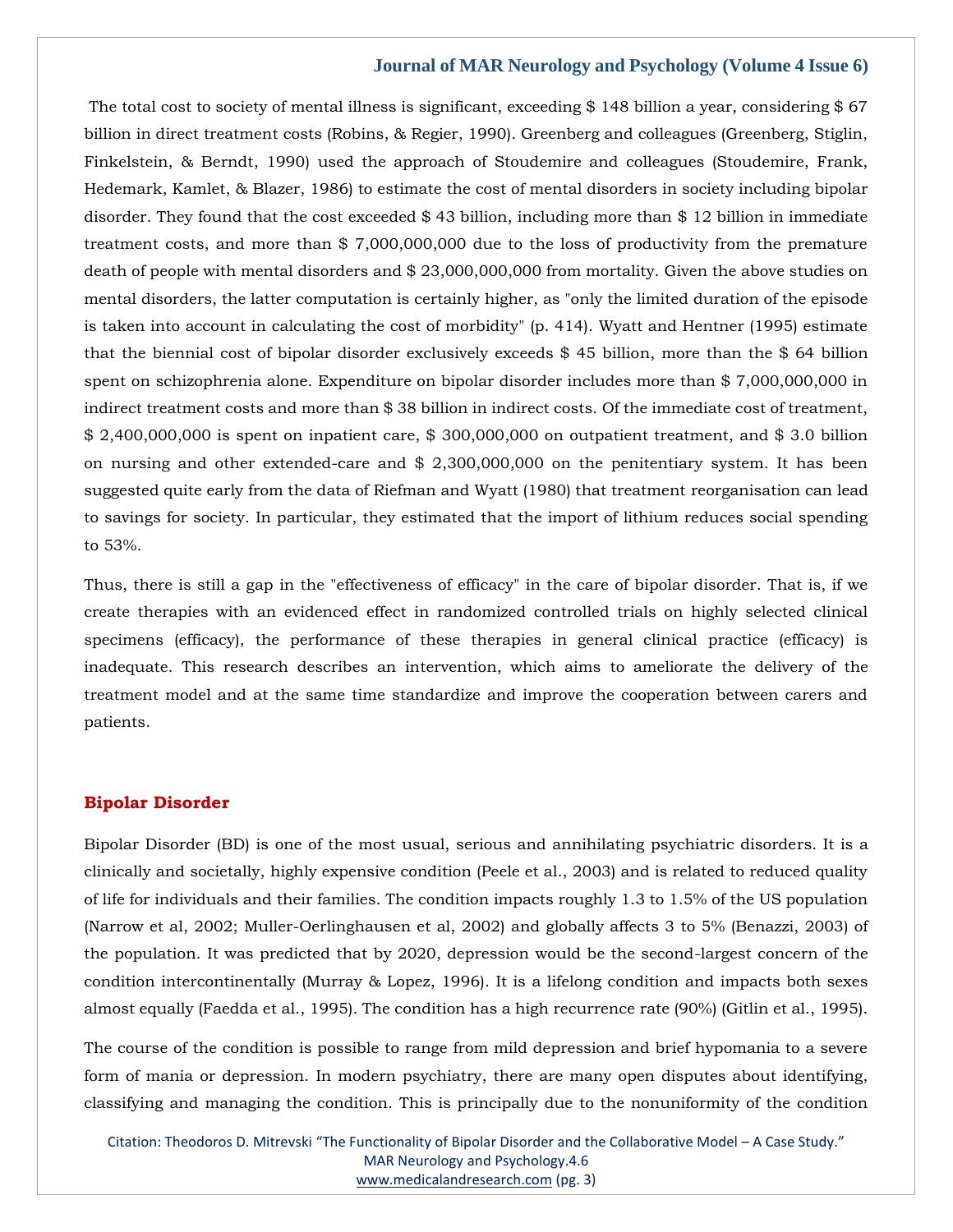(Benazzi, 2004). However, two main types of this condition have been identified: monopolar (major depression) and bipolar (manic depression). Bipolar is bifurcated into Bipolar I, which is defined by one or more episodes of mania, or mixed episodes, and Bipolar II, which includes repeated episodes of major depression and hypomania. More subdivisions have been identified due to the nonuniformity of the condition (Benazzi, 2004; Benazzi, 2003; Angst et al, 2004). The disorder usually occurs in both sexes between the ages of 18 and 24 but can impact all age groups. However, the early onset of BD is probable and is a leading eudaemonia difficulty (Pavuluri et al., 2004). Diagnostic criteria for major depression and manic episodes have been described elsewhere (Hantouche et al, 1998; Griswold & Pessar, 2000). In regards to depression, there are numerous other symptoms, such as suicidal ideation, difficulty maintaining concentration, sleeping difficulties, alcohol and drug abuse, involvement in high-risk behaviours and loss of critical thinking (Hantouche et al, 1998; Griswold & Pessar, 2000). Many patients with early-onset BD have characteristics of psychotic experiences, like hallucinations or delusions that can become life-threatening and might lead to suicide (Angst et al., 2002). It has been shown that BD is the third leading cause of death in young people. In children, hyperactivity is the usual behavioural evidence and the condition seems to be more severe. Some individuals, experience BD with attentiondeficit / hyperactivity disorder (Lewinsohn et al, 1995; Shastry, 2004; Stahlberg et al, 2004). Also, increased heart morbidity appears to be connected with depression (Frasure-Smith et al., 1993).

# **Neuro-pathophysiology**

Due to the multiple aspects of the functionality and the organisation of the brain, the aetiology and pathophysiology of the condition can not be amply comprehended. However, several studies using neuroimaging, biochemical methods, and neuropathological tests (Soares and Mann, 1997; Drevets, 2000; Strakowski et al, 2002; Vawter et al, 2000; Strakowski et al, 2004) have suggested structural abnormalities in the amygdala, the hippocampus, the basal ganglia, and several areas of the prefrontal cortex (Strakowski et al, 2000; Bearden et al, 2001; Drevets et al, 1997; Fava & Kendler, 2000) that can attribute the appearance of depression. The observation of patients successfully treated with pharmacotherapy suggested modifications in the prefrontal cortex. Two main neural circuits have been suggested for the occurrence of depression. The first one is the basal ganglia- and anterior chamber system, and the second is the hypothalamic-pituitary-adrenal cortex (HPA) circuit. It has been observed that individuals with severe depression have shown increased HPA axis activity that could be normalized with antidepressant medication that supports the engagement of the above circuits. These individuals have a high level of corticotropin-releasing factor (CRF) in the cerebrospinal fluid. This association is further enhanced by the recreation of many animal models with analogous functional features to individuals with depression. For example, mice were shown to overproduce CRF endocrine abnormalities of the HPA axis. These animal models help promote our perception of the interaction between the HPA

Citation: Theodoros D. Mitrevski "The Functionality of Bipolar Disorder and the Collaborative Model – A Case Study." MAR Neurology and Psychology.4.6 [www.medicalandresearch.com](http://www.medicalandresearch.com/) (pg. 4)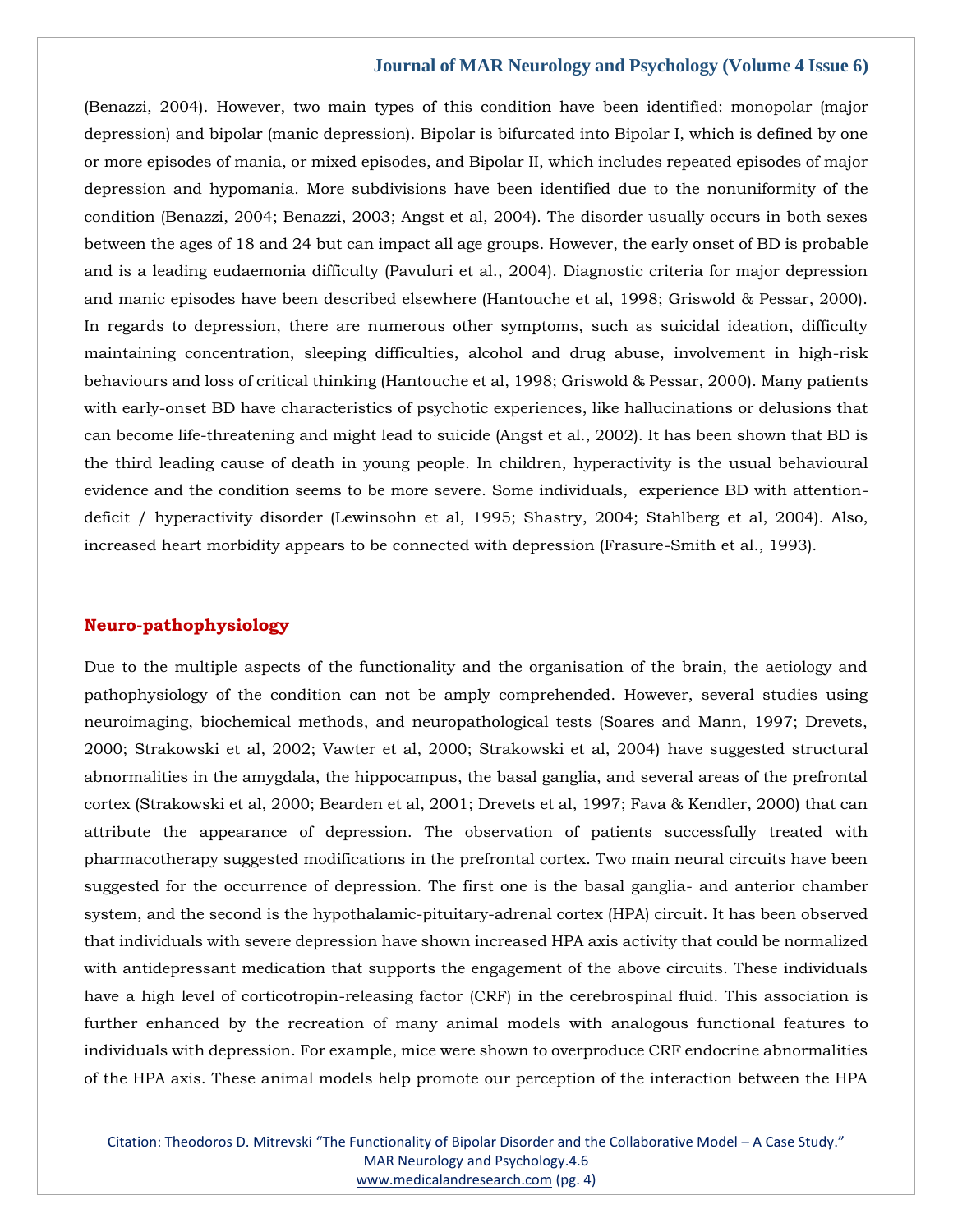axis and depression. Nevertheless, currently, none of the animal models can not re-create mood cyclicity which is an attribute of BD (Machado-Vieira et al, 2002).

What is more, magnetic resonance imaging (MRI) studies in children with BD have shown well-defined areas of the brain in the frontal cortex and other areas of the brain that were altered (Vastag, 2003). In late adolescents and adults, a decrease in N-acetylaspar-tate has been suggested in comparison with healthy subjects (Cecil et al., 2002), which as well suggests the presence of neuronal dysfunction in BD. Even so, there are no conclusive grounds linking the anatomical pathology of the brain to BD.

Irregularities in the biochemical system incorporate those within the serotonergic and dopaminergic systems, deficiency of the Na, K-ATP membrane, and disturbance of thyroid hormone metabolism (Drevets et al, 1999; Looney & el-Mallakh, 1997; Bauer & Whyrow. The obiter dictum that the selective serotonin reuptake (SSRI) can be utilized to efficaciously treat the condition, in combination with evidence that dietary depletion of tryptophan leads to depression in individuals treated with SSRI, proposes that severe changes in serotonin bestow to the increase or development of depressive symptoms (Spillmann et al, 2001; Delgado et al, 1999; Martini et al, 2004). Likewise, individuals can successfully treat symptoms with norepinephrine reuptake inhibitors (NRIs). In one study, individuals with BD were treated with amethylparathyrosine (a-methylparatyrosine / AMPT), which is a competitive inhibitor of tyrosine hydroxylase, which resulted in the recurrence of depressive symptoms (Mil et al., 1996). These studies propose that the noradrenergic system may play a role in the regulation of depressive disorder. In addition, a lesser-known study reported that individuals with type I disorder have more monoamine cells released into their brain in comparison with controls (Zubieta et al, 2000). These studies convey that various neurochemical systems probably mediate depression and these systems impact a common circuit in the brain (Bremner et al, 2003). Likewise, major it has been found that depressive disorder is associated with an attenuated volume of the left subclavian prefrontal cortex and hippocampus (Gaddman, 2002; Vythilingam et al, 2002) proposing that delicate changes in the central nervous system may be responsible. Unfortunately, these morphological variations could not be utilised as markers for the diagnosis of BD.

# **Genetic factors**

Bipolar Disorder has a convoluted aetiology. It is a condition of the nervous system and nervous communication. Studies with families, twins, and adopted individuals indicate that it can be a transgenerational condition (Craddock & Jones, 1999; Mitchell et al, 1993; Taylor et al, 2002). Family studies have suggested that (a) there is a familial nature of BD (increased risk in first-degree relatives), (b) a convoluted fashion of hereditary acquisition, and (c) several diseases related to ''defective'' genes. In some cases, the sex of the parent (McMahon et al, 1995; Stine et al, 1995) may affect the inheritance of BD. The outcomes of reports in twins are unfluctuating and show that among monozygotic twins (MZ),

Citation: Theodoros D. Mitrevski "The Functionality of Bipolar Disorder and the Collaborative Model – A Case Study." MAR Neurology and Psychology.4.6 [www.medicalandresearch.com](http://www.medicalandresearch.com/) (pg. 5)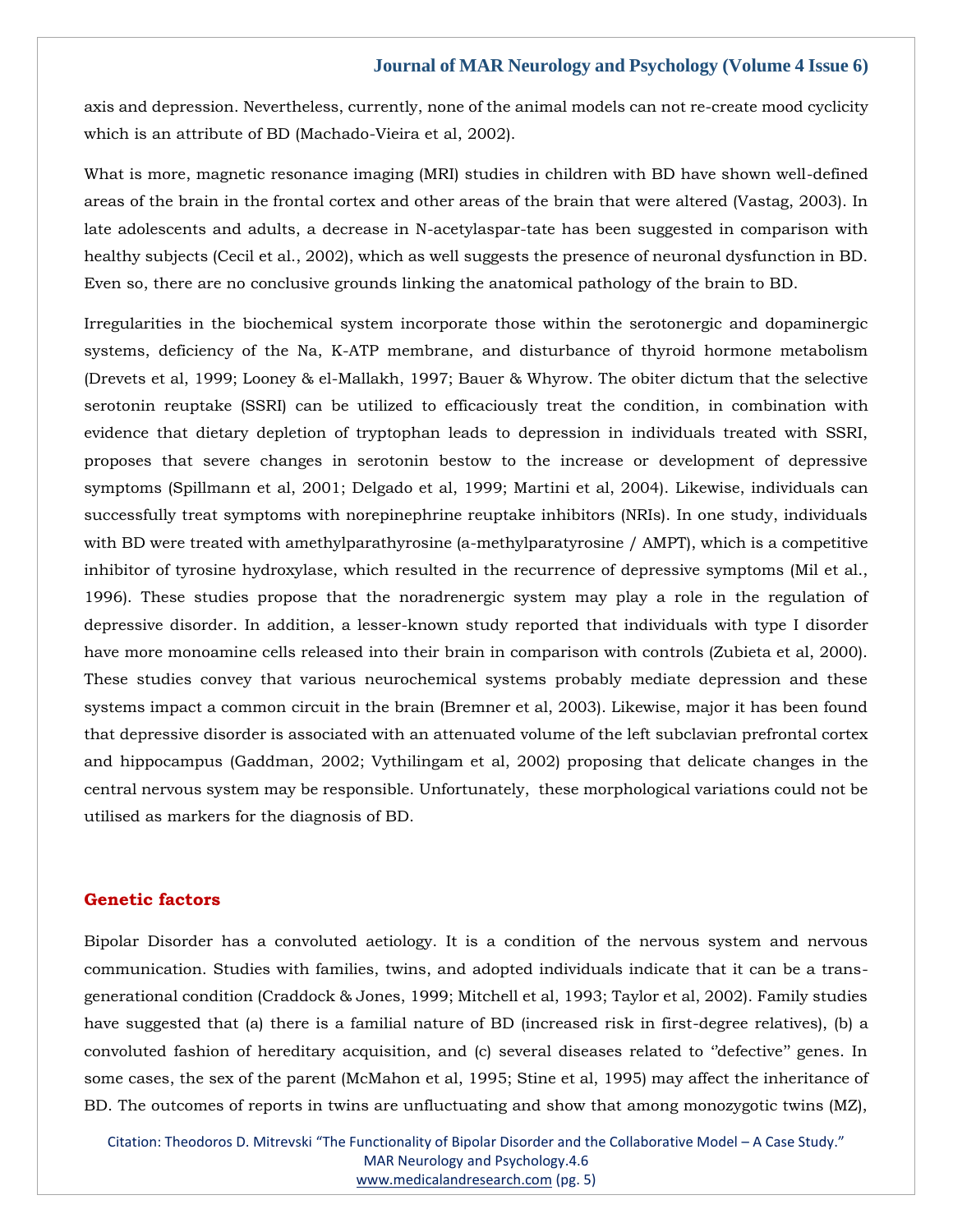there is a higher incidence (79%) of the disorder compared to dizygotic (DZ) twins (19%). This strongly supports a causal function for genetic factors, although environmental factors in the common matrix should not be excluded. It is provoking, that in the case of monopolar disorder, the degree of coincidence is much lower (54% for MZ and 24% for DZ twins) which may point that monopolar and BD may not be the same condition. In addition, the fact that there is no 100% agreement betwixt monozygotic twins may suggest that non-genetic factors, such as abnormal growth and environmental factors (eg, stressful life events) contribute to the evolution of the condition (Duffy et al., 2000). To realize the genetic contribution of BDs pathophysiology, a variety of studies, in families (looking for a gene-phenotype correlation within families) and in the general population (looking for a gene-phenotype correlation in a population), and genealogical studies, have been carried out during the two recent decades (Gershon et al, 1982; Ewald et al, 2002; Dick et al, 2003; Segurado et al, 2003; Pato et al, 2004; Fallin et al, 2004). These studies have pinned down various sites that suggest the mixing of genes. For example, an entire genome scan has identified multiple sites (1p14, 3p23, 4p16, region 6q14, 6q24, 10p12, 10q26, 11p15, 12q24, 16p13, 17q, 18p11, 18q22, 20p12, 21q21), including 6q22, 12q24 and 17q. 3 that demonstrated a significant association (Middleton et al, 2004; McInnis et al, 2003; Willour et al, 2003) with the BD. Also, the interaction between genes and chromosomes 6q and 6p has been shown to increase the probability to experience BD (Schulze et al., 2004). Nonetheless, these studies have shown that different genes contribute to BD, no specific gene has been isolated that is associated with the condition. The major obstacle in determining the "sensitivity" gene of BD is the heterogeneous population of patients with a range of bipolar conditions. In addition, heterogeneity in individual populations can pose another difficult problem.

In addition, family-based studies and case studies show variations in genes, such as the serotonin receptor HTR3A (Niesler et al., 2001), the serotonin transporter (Kirov et al., 1999), the neurocyte adhesion molecule 1 (Arai et al.) ., 2004), serotonin receptor 4 (Ohtsuki et al, 2002), corticotrophic hormone (CRH) release, and mitochondrial DNA (Kato et al., 2001), which may sensitize mood swings. Even so, we should consider that some of these studies are either debatable or not replicated by others (Mendes de Oliveira et al., 1998), which may be due to the small sample size used in the studies. Also, various studies rule out the direct participation of genes such as the 1D-beta serotonin receptor (Mundo et al, 2001), the 2A receptor (Arranz et al, 1997), and the ADARB1 receptor (Amore et al., 2004) and the receptor. of dopamine (Li et al, 1999). To date, none of the "susceptibility" nominee genes can be responsible, at least exclusively, for the total number of patients with BD.

It is hypothesised that approximately 2% to 4% of the U.S. population suffers from some sort of bipolar disorder (Hirschfeld et al. 2003), a chronic mental illness associated with significant mood imbalance that can lead to impaired individual function. or in long-term disability (Calabrese et al, 2003; Chepangappa et al. 2003). The disease is mainly defined by depressive, manic or obsessive-compulsive disorder and/or mixed episodes (Citrome & Goldberg, 2005). Unfortunately, bipolar disorder is related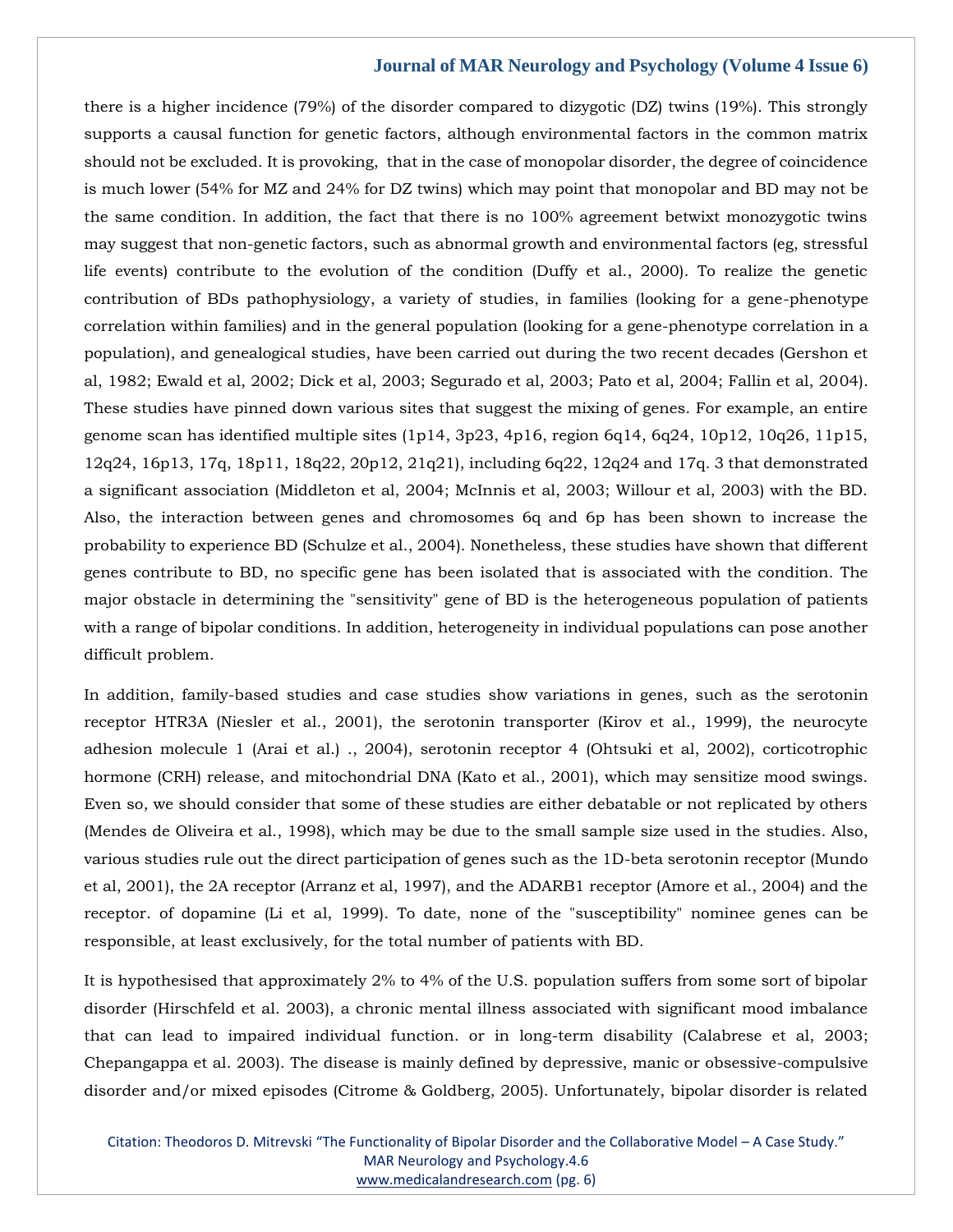to increased suicide rates. Ten to fifteen per cent of people with bipolar disorder commit suicide (Sachs, 2003; Shastry, 2005). Also, treatments for bipolar disorder are maintenance treatments rather than improvements, a common problem with estimates showing that 20% to 55% of patients show no improvement (Reilly-Harrington & Sachs, 2006. Thus, maintenance treatments are linked with increased chances of suicide, recurrence of symptoms, and admission to hospital and clinical units (Altman et al, 2006; Gonzalez-Pinto et al, 2006; Reilly-Harrington & Sachs, 2006).

The indicated effective treatments for bipolar disorder suggest a transnational relationship between patients and the scientific team, as well as management of pharmacotherapy. Thus, the purpose of this research is to investigate the effectiveness of the collaborative model (CM) between a person with bipolar disorder, a psychologist, a psychiatrist, a carer, and a school teacher.

## **The Collaborative Model**

When Shea and her colleagues (1997) first presented the design and implementation of the Collaborative Model for the treatment of the bipolar disorder, they argued that the theoretical structures of the model were influenced by three events: 1) the introduction of medication and psychotherapeutic approaches in the mid-1970s, in clinics that used lithium 2) the Orlando Nursing model and 3) patient education for disease management. Treatments for bipolar disorder have been dramatically influenced by approval for the use of lithium in clinics. Thus was developed the medical model of therapeutic approach, focused on the use of medication. However, in the multi-directional approach of lithium clinics, staff combined medication with psycho-education, which focused on improving patient understanding and managing bipolar disorder. At the same time, many health professionals were trained and practised the principles and ideas of Orlando. Orlando's model focused on: 1) understanding, by health professionals, the feelings concerning the environment and the given time and how health professionals can perform their professional duties concerning the patient, as well as 2) and in the empathy of health professionals in the way in which they can influence a patient ( Orlando, 1961). These principles have also been applied by mental health professionals with an emphasis on psycho-education, collaboration and goal setting in a dynamic relationship between the mental health professional and the patient. Several decades later, Von Korf and colleagues (1997) incorporated various behavioural principles from social learning theories and self-regulation theories into their collaborative model for chronic mental illness. Their model had four main axes, which enclosed the collaborative definition of problems, the co-establishment and design of objectives, and the provision of support services and ongoing patient monitoring (Bauer, 2001). Hence, the CM for bipolar disorder focuses on making patients co-supervise their condition in a supportive community (Bauer, 2001). Important principles of the model include the joint decision making by the patient and the mental health specialist, concerning the care program, the definition of the responsibilities of the mental health specialist and the client, the joint setting and design of goals, the

Citation: Theodoros D. Mitrevski "The Functionality of Bipolar Disorder and the Collaborative Model – A Case Study." MAR Neurology and Psychology.4.6 [www.medicalandresearch.com](http://www.medicalandresearch.com/) (pg. 7)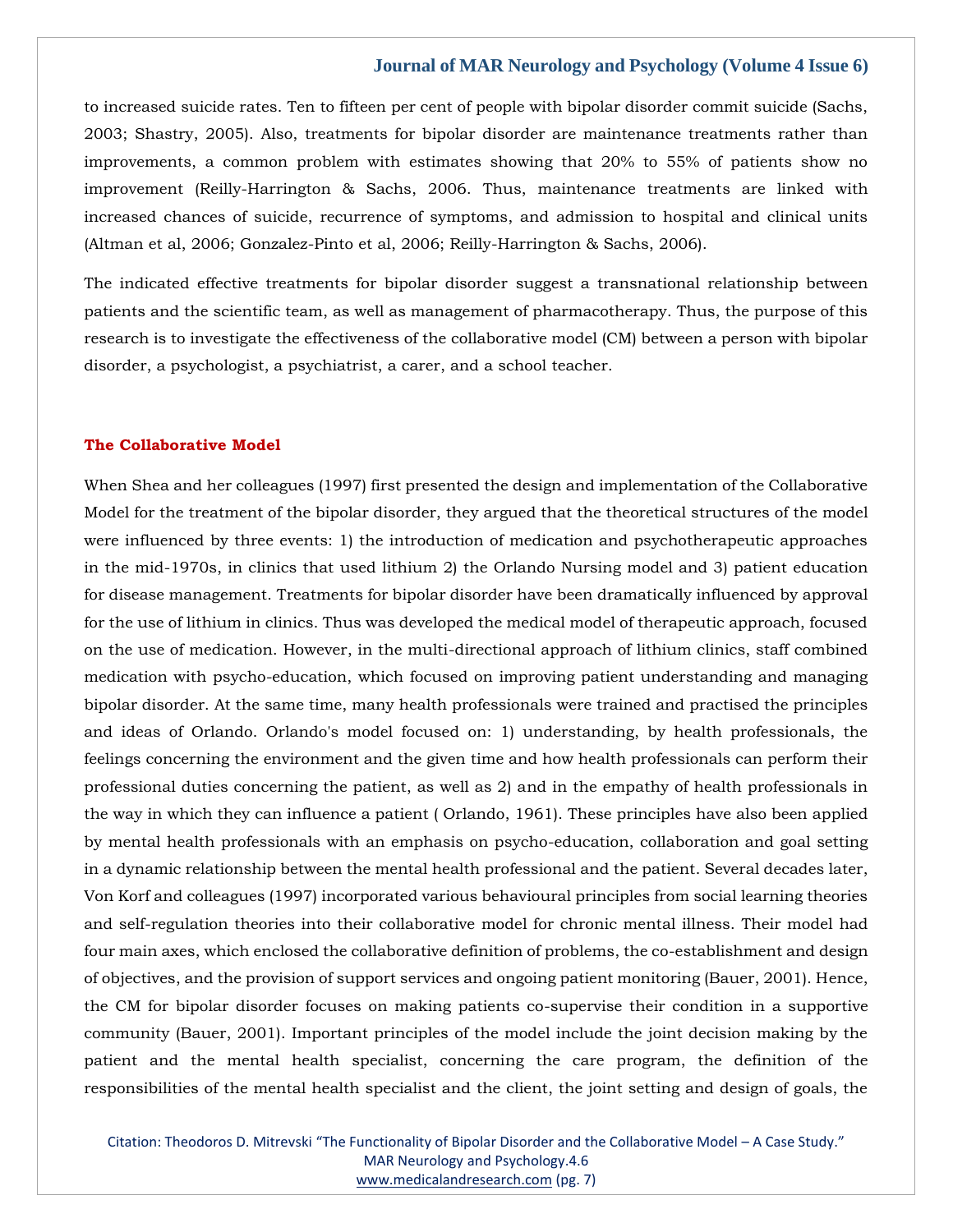consolidation of a continuous self-management, as well as an easy access to and ongoing patient care and follow-up at regular intervals (Wagner et al, 1996; Von Korff et al, 1997; Vergouwen et al, 2003).

In the Collaborative Care for Bipolar Disorders Program, Bauer and colleagues assigned patients to a team of mental health professionals, consisting of clinical psychiatric nurses and a psychiatrist (Bauer, 2001; Bauer et al, 2006a). Individuals with bipolar disorder attended individual sessions to manage their medications, psycho-education, and psychotherapy, as well as participating in a structured psychotherapy team (Bauer & McBride, 2003; Reilly-Harrington & Sachs, 2006). The structured psychotherapy team was created to help people with bipolar disorder participate more efficaciously in managing their condition and to improve the nature of the social and occupational problems that frequently occur in people with bipolar disorder. Two key dimensions of the structured psychotherapy team were its basis, ie the training of personal symptoms experienced by people with bipolar disorder and the experiences that contributed to the outset of depressive and manic episodes, as well as group psychotherapeutic therapies focusing on management skills. of bipolar disorder.

#### **Theoretical background: the collaborative model**

Synchronously with the development of lithium for bipolar disorder in the 1970s, the approach to care for this condition was moved from a principally psychotherapeutic to a medical approach - this behavioural condition had, at least in part, biological origin and was receptive to medication. The use of antidepressants and neuroleptics in the condition, as well as the resulting prosperous usage of anticonvulsants, promoted the medical model and conceptualisation of its treatment (Bauer, 2001).

The model is perhaps most noticeable in the initial descriptions of lithium clinics. These clinics were configured around the delivery of medicines, usually with a group approach such as a psychiatrist, nurse or medical associate, and sometimes a social worker or counsellor (Bauer, 2001). The standardization of the patient and the evaluation of his family were part of the admission process. To ensure the quality of care, there was a standard battery as a baseline and formed the basis of this collaborative practical approach (Bauer, 2001).

Despite the emphasis on the efficiency of the medical model, numerous lithium clinics also incorporated psychotherapy. These psychotherapeutic interventions were mainly educational, intending to improve patient apprehension and disease management. Also, the de-stigmatization efforts and the use of teams to address issues of discouragement and isolation were included (Bauer, 2001). Some of the presentday burst of involvement in complementary psychotherapy for bipolar disorder (Bauer, 2001) can be derived from those efforts of lithium clinics in psycho-education. Thus, the origins of augmented therapy go back more than five decades, even if we do not have quantitative data on the effects of these clinics (Bauer, 2001).

Citation: Theodoros D. Mitrevski "The Functionality of Bipolar Disorder and the Collaborative Model – A Case Study." MAR Neurology and Psychology.4.6 [www.medicalandresearch.com](http://www.medicalandresearch.com/) (pg. 8)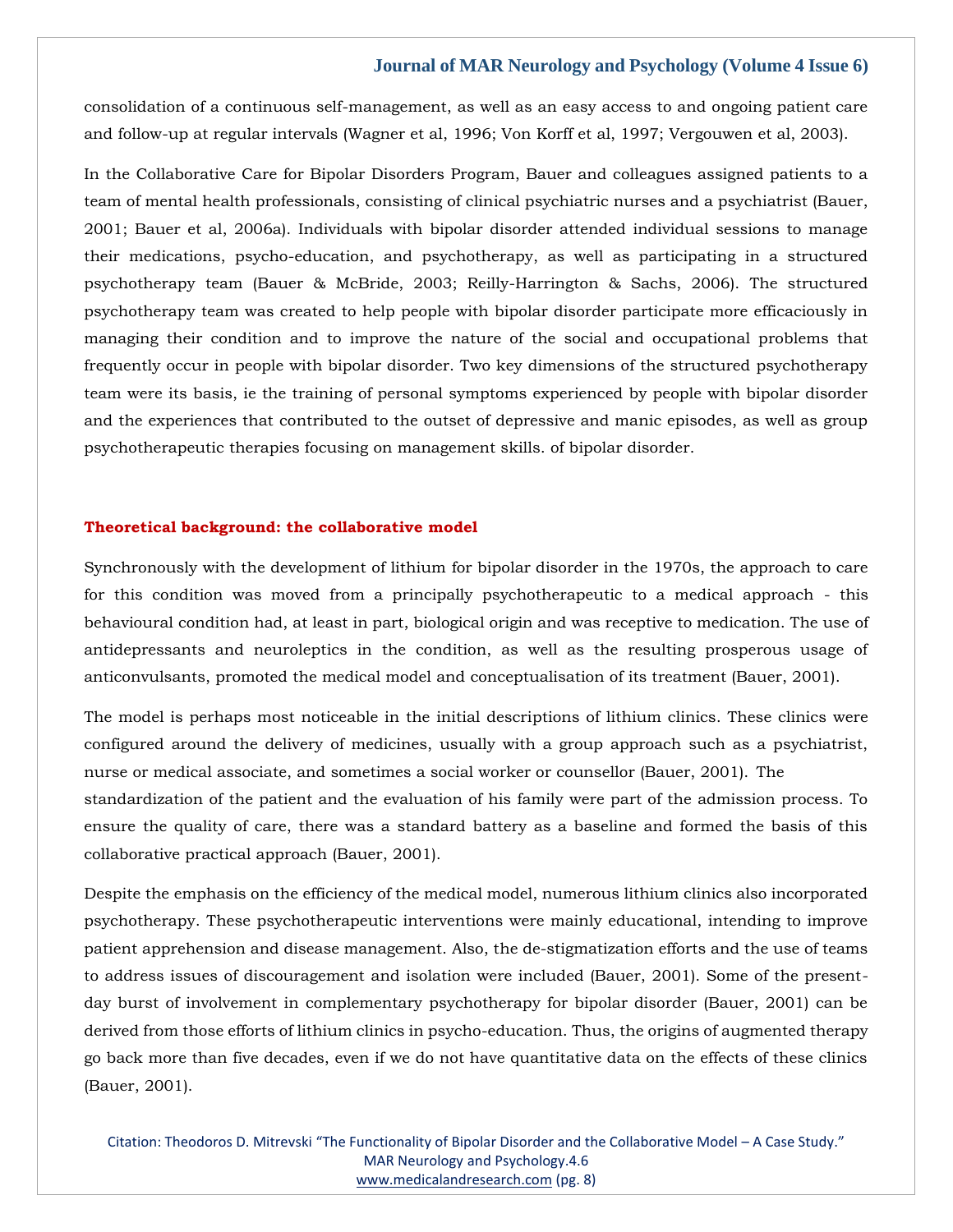At the same time, there was a long custom in nursing practice with an emphasis on educating and working with patients to achieve a common goal-setting. For example, Orlando (Bauer, 2001) emphasized the nurse-patient relationship to clarify the patient's detected needs and employ interventions together. Wilkinson (1991) utilised the nursing collaboration model in the medical model for psychiatric care, centring on three ways of working with nurses, psychiatrists, and the patient to maximize patient care.

Furthermore, augmented attention to the patient's development as a finer administrator of their condition. Von Korff et al. (1997; Bauer, 2001) suggested various basic principles of behaviour from social learning theories (e.g., feedback and reminders to providers) and self-management that fuel the collaborative model:

- Self-efficacy (motivation and self-confidence) is important for success in self-management,
- The social environment can support or hinder the process,
- Monitoring and responding to status changes improve adjustment (Bauer, 2001).

Also, the extensive literature on the collaborative model and the application of the model to chronic diseases was evaluated and described four key elements of the collaborative model as a practice, more specifically suggesting:

- Collaborative definition of problems,
- Joint definition and design of objectives,
- Provide continuity in self-management and support,
- Active and continuous monitoring.

It was also suggested that for prospering management of chronic diseases, the patient should engage in four types of self-management tasks (Bauer, 2001):

- Health promotion activities,
- Appropriate interaction with healthcare providers and systems,
- Monitoring their condition, and
- Management of the effects of their disease on the functional state.

They also stressed that medical care is not properly organized and to reinforce these roles, there must be progress in training, culture, and structure. After reviewing many successful programs, they suggested reorganizing care that regards to four elements that can support patient self-management tasks and improve outcomes:

Citation: Theodoros D. Mitrevski "The Functionality of Bipolar Disorder and the Collaborative Model – A Case Study." MAR Neurology and Psychology.4.6 [www.medicalandresearch.com](http://www.medicalandresearch.com/) (pg. 9)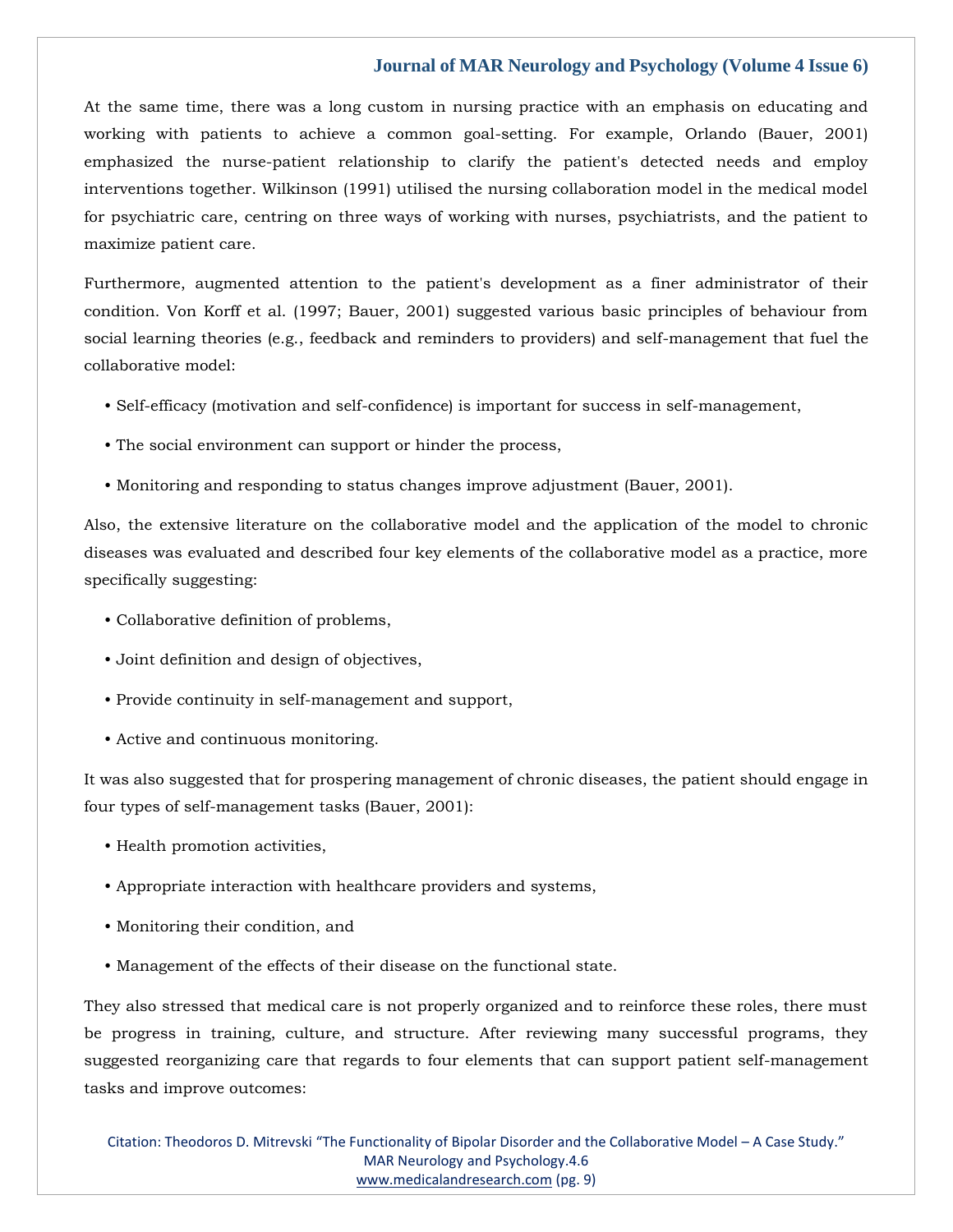- Redesign of the Practice of CM,
- patient education

 • Support from experienced systems (e.g., training providers, and mental health professionals) (Bauer, 2001),

Thus, many waves of thought suggested and helped to the realization that the medical treatment model for the outcome of patients with chronic diseases can be landscaped by increasing attention to the patient's growing benefits as a caregiver, and that this may be the case in psychiatry, as well as in other medical conditions. The collaborative model can be characterised as a care organization that shows a) patient development and disease management skills, and b) supports the provider's ability and availability to c) make timely, joint decisions about the condition of individuals with BD. These three elements seem extremely important for a collaborative best model for bipolar disorder (Bauer, 2001).

### **Structure of the Program for Bipolar Disorder (PBP)**

In order to improve the functionality of the Collaborative Model for Bipolar Disorder we included two key elements: 1) educating patients to improve their condition management skills, and 2) easy access to treatment with a specific mental health provider. Each of these components is backed by an explicit manual to maximize compliance by providers (available from the author) according to Bauer's research at the Veterans Medical Center in 2001.

It is crucial to note that this intervention is completely out of the clinical setting and does not involve formal rehabilitation but is intended to act as a crutch for the person with Bipolar Disorder so that they can assist in the process of integration into the community.

#### **Patient education: the target program**

The part of the subject's education from the PBD consists of a subject program for the subject, a textbook guided by a structured psychotherapy program for bipolar disorder (Bauer & McBride, 1996). The program consists of two phases. The purpose of phase 1 is to improve the individual's illness management skills so that the individual becomes a more effective partner with mental health professionals in managing their illness (Bauer, 2001). The second goal, in Phase 2, is to improve social and professional functionality in ways that individuals give meaning to self-determination (Bauer, 2001).

In phase 1, the therapist works on a specific program and has specific goals to facilitate the training process in each session. The approach in each of these sessions is to have a discourse on specific themes and terms "non-personalized" concerning the BD, to the application of the knowledge and personal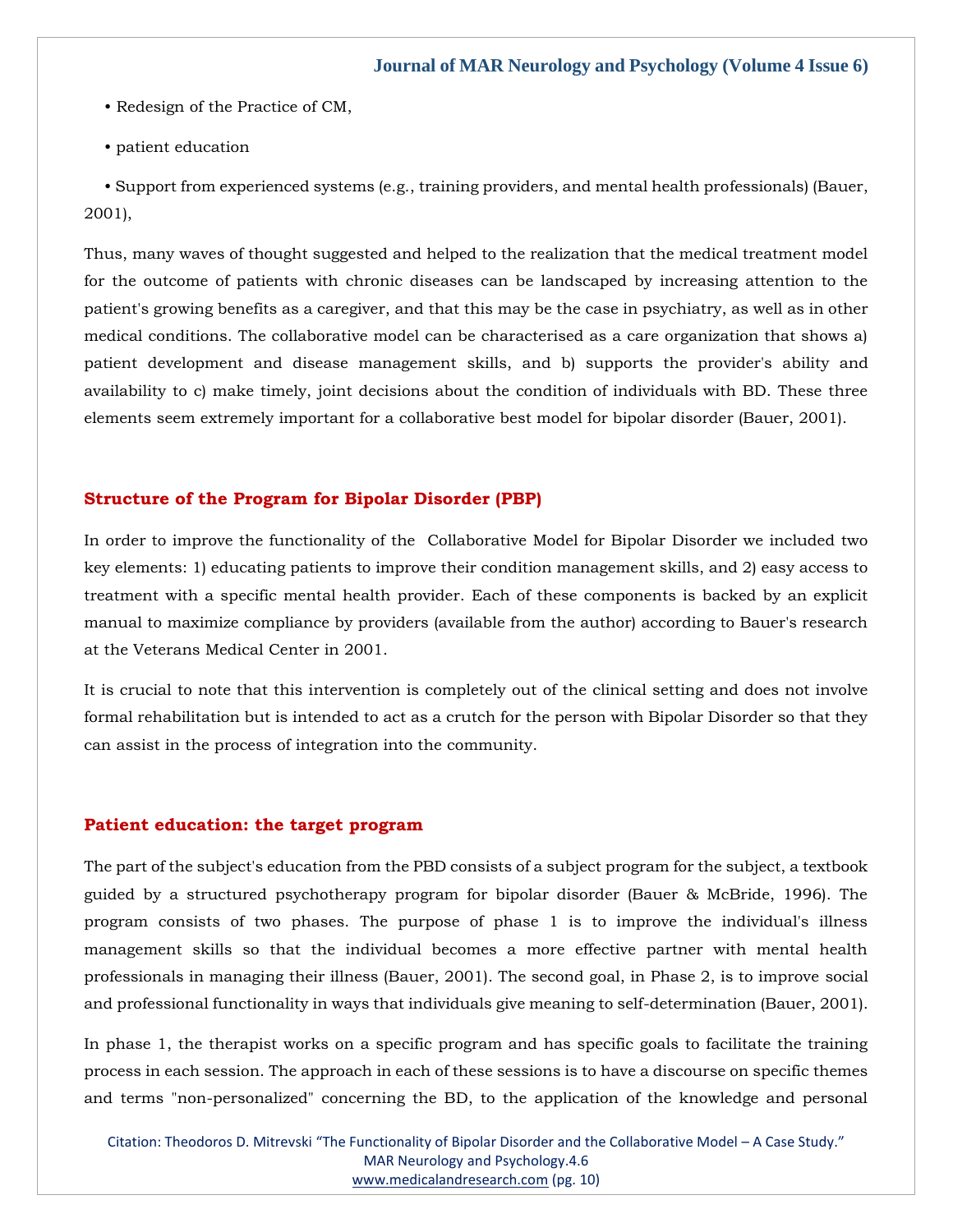experiences of the individual with the BD. The discussions are supported and supplemented by individual work in the subject's workbook. According to Bauer (2001) Phase 1 covers an overview of the definition of bipolar disorder, its possible causes, and its treatments (Session 1) ∙ an overview of the symptoms, and stimuli that trigger depression, and ways to treat depression (Session 2) building a personal profile of depression for that person and developing an action plan to start a depressive episode (Session 3) ∙ an overview of the symptoms, and stimuli that trigger the onset of (hypo) mania in that person, and addressing reactions to (sub) mania (Session 4). building a personal profile of the mania for that person and developing an action plan for the onset of a manic episode (Session 5) (Bauer, 2001).

This approach targets the core of BD - developing an elementary understanding of the condition followed by recognizing the symptoms and stimuli that trigger the episode and formulating a plan to treat them - which appears to be ordinary for most of the psychotherapies formulated for BD (Bauer, 2001).

Phase 1 of the goal plan is done by the mental health professional (in this case the author) in five weekly 60 minute sessions as soon as possible from the start of the model. Of course, some flexibility of time can be required. It should also be noted that manic symptoms should be under reasonable control and that patients should not be intoxicated or under the influence of substances other than the prescribed pharmacotherapy they are receiving(Bauer, 2001).

Phase 2 focuses on achieving functional goals that may not have been achieved due to the subject's bipolar symptoms. It is aimed at achieving specific goals and continues weekly. The subject works with the therapist to identify functional goals that are specific and achievable. Goals can range but it is important to have a start, a middle and an end, such as the subject getting a driver's license, which would improve the individual's social life, according to specific parameters. Also, several cognitive, and behavioural, tools are used to assist the process. The subject continues to work on his / her agenda until one goal has been achieved and then either choose another goal or ceases to participate in the program. To do this the therapist utilises an assemblage of tasks offering feedback on individual plans(Bauer, 2001).

## **Access and continuity**

Care access/follow-up procedures include three types of contacts: scheduled basic contact, service demand-response, and follow-up care. Scheduled basic care indicates the expected visits for the subject regardless of his or her clinical condition. For the CM are those that include the first contact, the target program the Phase 1 sessions (followed by phase 2, if desired by the subject). It is characteristic that the vast majority of patients have many more appointments than these basic appointments, due to the different needs that develop during the management of bipolar disorder (Bauer, 2001).

Citation: Theodoros D. Mitrevski "The Functionality of Bipolar Disorder and the Collaborative Model – A Case Study." MAR Neurology and Psychology.4.6 [www.medicalandresearch.com](http://www.medicalandresearch.com/) (pg. 11)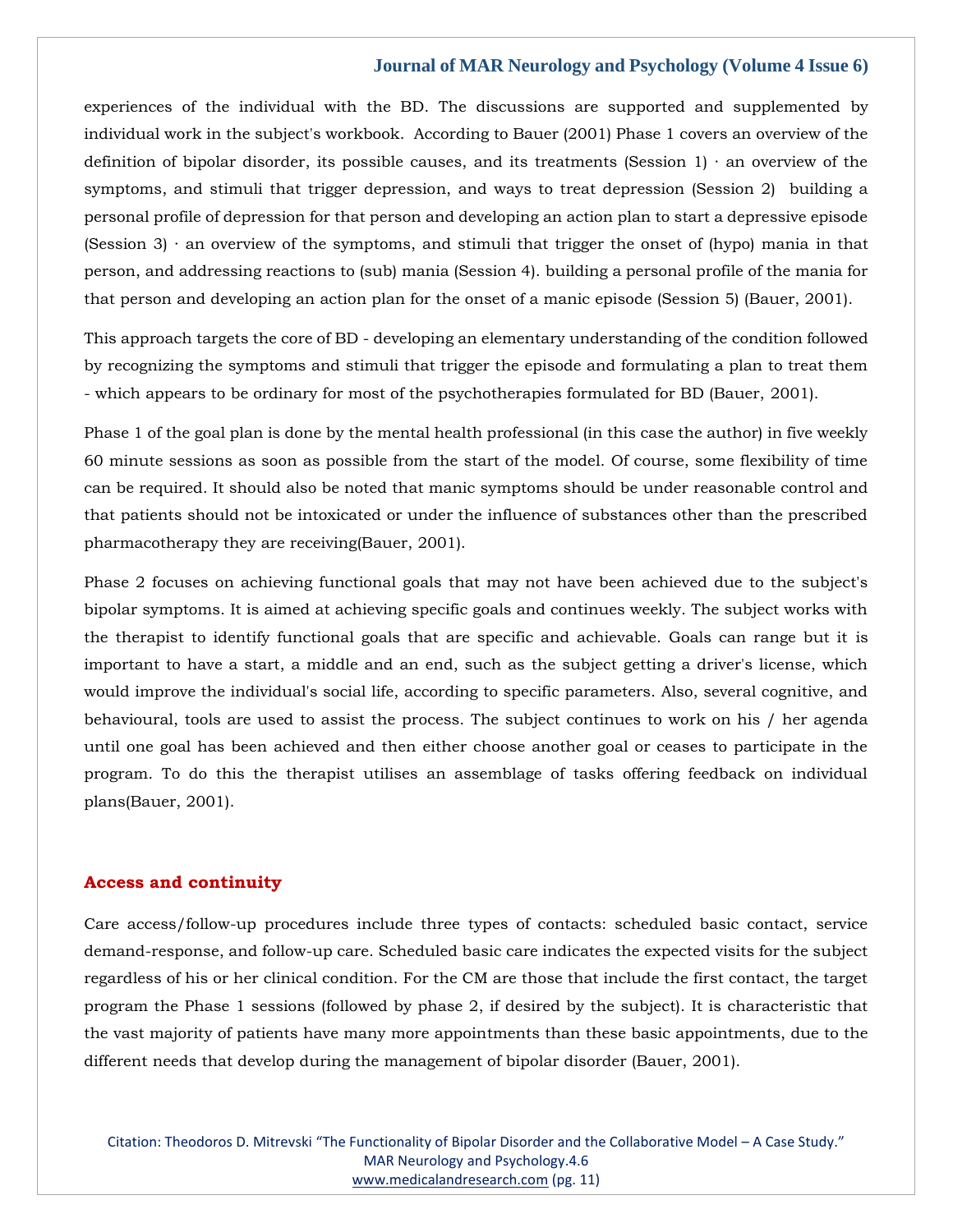Empirical evidence reinforces the idea of the effectiveness of the collaborative model in individuals with bipolar disorder. In a three-year study of 330 patients who met DSM-IV's criteria for the diagnosis of bipolar disorder, Bauer and colleagues (Bauer, 2001; Bauer et al, 2006a, b) randomly assigned individuals with bipolar disorder to a standard care group.  $(n = 164)$  and in a group with the collaborative model (n = 166). The results showed a reduction in episodes of mania and depression and an improvement in social functioning, quality of life and satisfaction with treatment. Another study of 143 people with bipolar disorder showed that there was an improvement in medication acceptance, onset of symptoms, and overall functionality in people with bipolar disorder (Sajatovic et al, 2005).

#### **Purpose of the Research**

Summarizing the above, we can say that BD offers a lifelong reduced quality of life for individuals and their families while affecting men and women almost equally (Faedda et al., 1995)., Is an extremely pricey condition (Peele et al., 2003) and globally affects a large part (Benazzi, 2003) of the population. Symptoms also make it difficult to manage BD due to high recurrence rates (90%) (Gitlin et al., 1995).

The purpose of this research is to help establish a new model in the care of the BD in Greece whose benefits are multidimensional. Even more specifically, the present study seeks to examine the existence of some statistically significant changes in the score of the FAST functionality tests of the participant before and after the monitoring of the CM, which aims to enhance its functionality.

# **Method**

#### **Participants**

The details of the participant of this research are altered to protect his anonymity and the reference to his face will be made with the letter "Ω". Furthermore, the participant of the present research was aware of the possibility of leaving during the research as well as of the aims and objectives of the research. Also, signed permission was obtained for the advancement of the present research by the asylum that hosts the participant as well as by the participant himself.

"Ω" was 19 years old and has been living in an institution in Thessaloniki for the last 17 years with a prosecutor's order and the consent of his parents. The father has been a drug user and a prison inmate because he has committed murder, theft and use of firearms. His mother, suffers from schizo-affective psychosis and personality disorder and has also been a prison inmate and has been charged with theft. "Ω" mother smoked 30 cigarettes a day during her pregnancy. From there and beyond after the birth and due to various problems, "Ω" was often hosted in institutions, with the result that after two years he settled permanently in the institution where he now resides.

Citation: Theodoros D. Mitrevski "The Functionality of Bipolar Disorder and the Collaborative Model – A Case Study." MAR Neurology and Psychology.4.6 [www.medicalandresearch.com](http://www.medicalandresearch.com/) (pg. 12)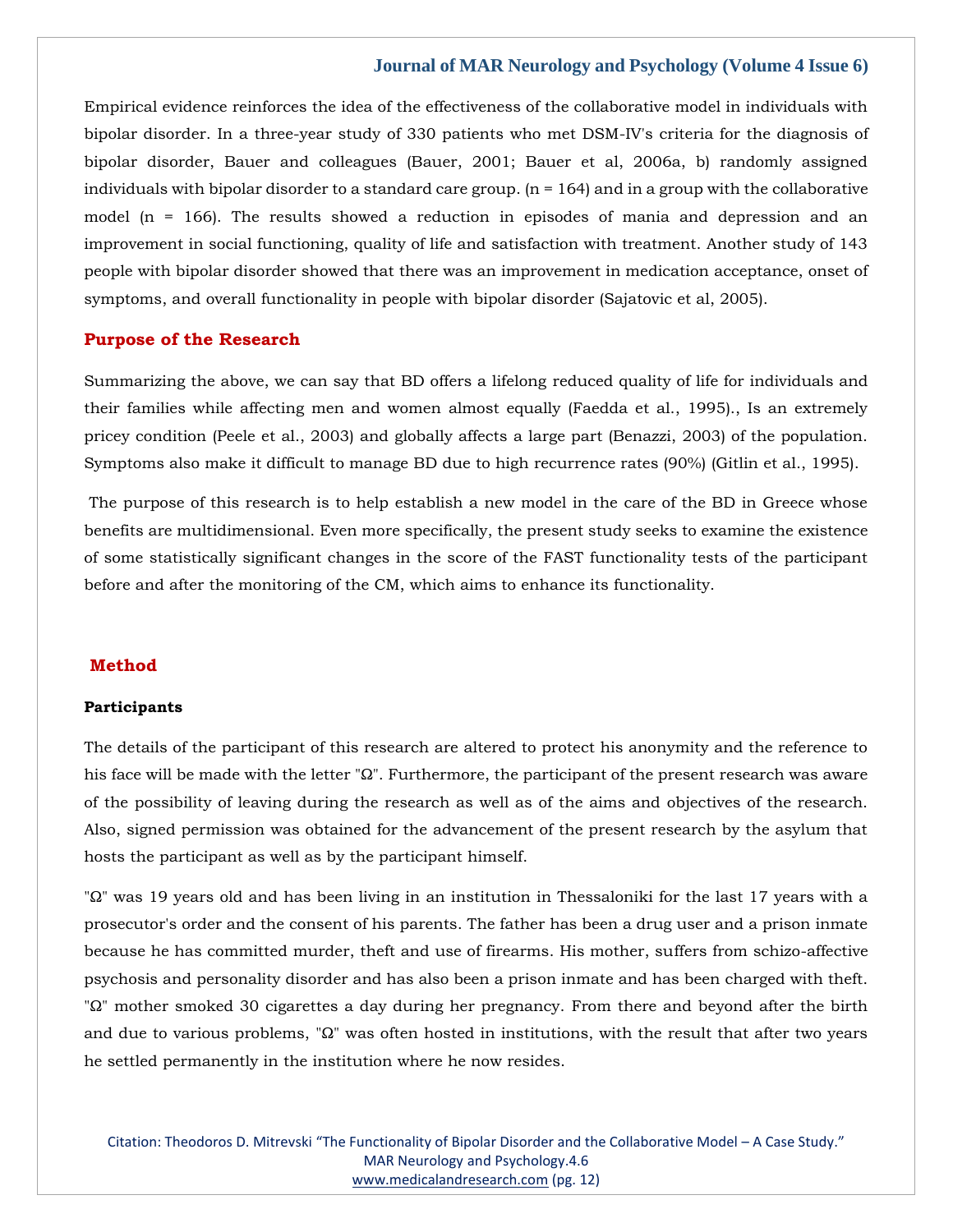During his childhood, he presented basic difficulties (he used his hands to eat, sleep disorders, escape tendency) which followed him to his school where he was often intangible, lost in his thoughts and hindered the conduct of the lesson. He also exhibited aggression (verbal and non-verbal), obsessions with gymnastics, movies, hyper-sexuality, as well as ideas of greatness.

An earlier diagnosis of  $\Omega$  states that he has complex cognitive, emotional and social difficulties as well as borderline intelligence. The most recent diagnosis of  $\Omega$  reports bipolar disorder.

## **Tools**

Functional status was assessed by gathering information on six different areas of life (autonomy, professional functioning, cognitive function, financial issues, interpersonal relationships, and leisure) using the FAST (Functioning Assessment Short Test) (Rosa, Sanchez-Moreno, Martinez Aran et al., 2007). The FAST scale consists of 24 elements and has been developed for the clinical evaluation of the main difficulties presented in the daily functioning of psychiatric patients, especially patients with bipolar disorder. It is easy to implement, only takes a short time to distribute and is available in many languages. The data have a score of 0 (no disorder), 1 (mild disorder), 2 (moderate disorder) or 3 (severe disorder). Overall FAST scores range from 0 to 72, with higher scores indicating a greater lack of functionality, while scores above 11 indicate the presence of a significant lack of functionality. Recently, FAST has also been validated for schizophrenic patients and subjects with their first psychotic episode (Gonzalez-Ortega, Rosa, Alberich et al., 2010; Cachilas, Magalhaes, Cereser et al., 2009).

#### **Procedure**

The start of the collaborative model took place on 20/03/2013 and ended on 19/07/2013 with the main objectives of the joint decisions of the patient-mental health specialist, concerning the care program, the definition of the obligations of the mental health specialist and the client, the joint establishment and design of goals, the consolidation of a continuous self-management, as well as the easy access and the continuation of the care and the monitoring of the patient at regular intervals.

Thus, before the start of the collaborative model (05/03/2013) and after the end (22/07/2013) the participant of the research was asked to complete the FAST test in a familiar place for him so that there is a comparison between scores before and after the implementation of the collaborative model.

Citation: Theodoros D. Mitrevski "The Functionality of Bipolar Disorder and the Collaborative Model – A Case Study." MAR Neurology and Psychology.4.6 [www.medicalandresearch.com](http://www.medicalandresearch.com/) (pg. 13)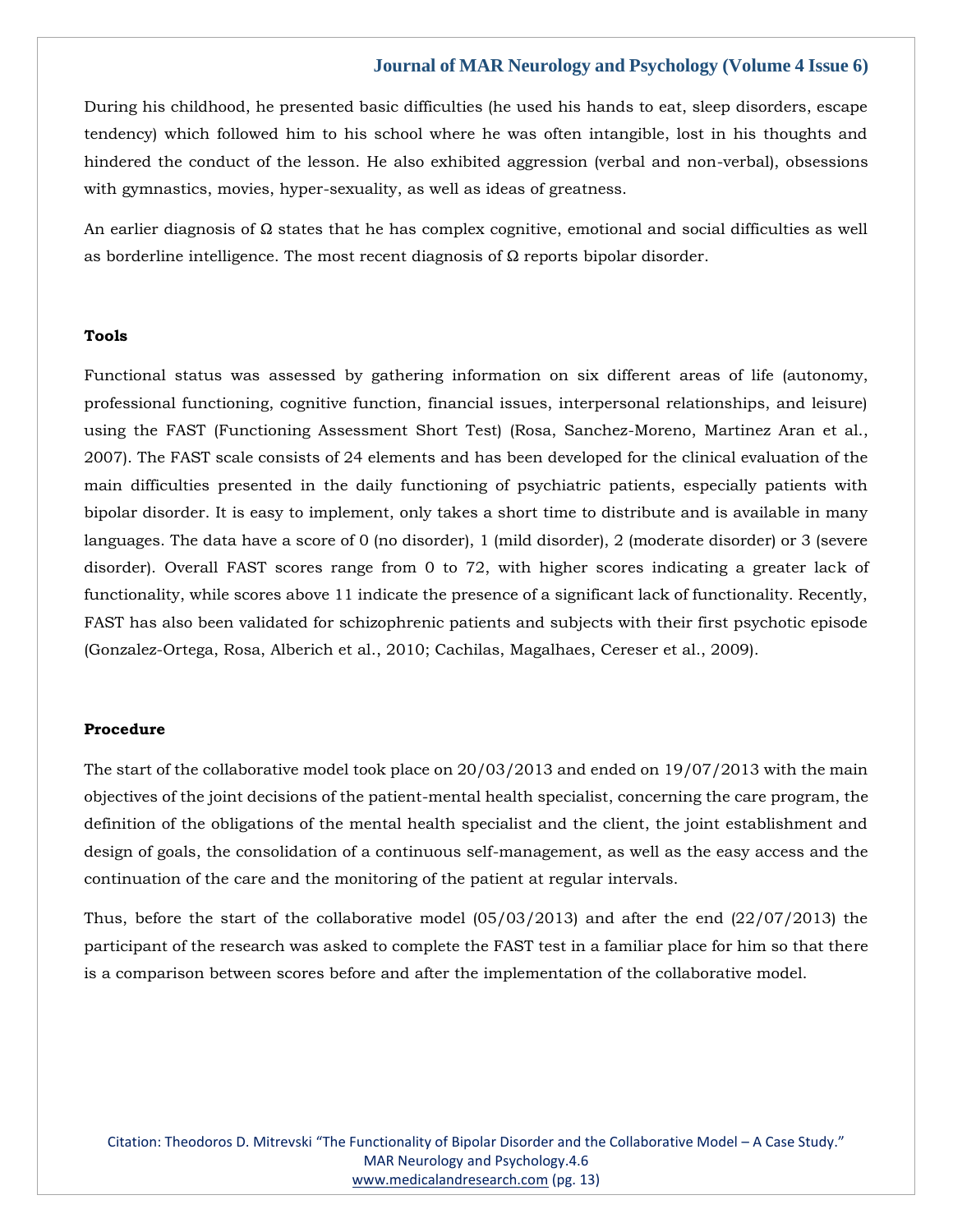#### **Issues**

The inclusion criteria were: 18 years of age and meeting the DSM-IV criteria for Bipolar Disorder II, according to the Hamilton Depression Scale (HAM-D) and the Young Mania Scale Scale (YMRS) (Tohen, Frank, & Bowden et al., 2009). The subject had a score greater than or equal to 15 on the HAM-D or YMRS scales. The subject was receiving medication for bipolar disorder from trained psychiatrists, according to the Bipolar Disorder Protocol Program (Vieta, 2011; Vieta, 2011).

#### **Estimates**

Both the Structured Clinical Interview for DSM-IV (SCID) of Axis I and Axis II were administered to confirm the diagnosis (First, Spitzer, Gibbon, Williams, 1997; First, Spitzer Williams, 1997). Sociodemographic, clinical and pharmacological data were collected through a structured interview with the patient and by examining the clinical records. HAM-D and YMRS have recently been administered by trained assessors to assess depressive and manic symptoms, respectively (Bobes, Bulbena, Luque, Dal-Re, Balesteros, & Iara, 2003; Colo, Pieta, Martinez-Ara, et al., 2002) and thus it was considered that there is no need to repeat them.

#### **Statistical Analysis**

Using the statistical package for social sciences (SPSS version 20 for Windows; SPSS Inc, Chicago, IL, USA), the basic characteristics of the subject, including his socio-demographic and clinical variables, were analysed by descriptive statistics. The mean total FAST score and the individual scores were tested in two different time periods (start and end of the collaborative treatment) with Paired Samples T-Test to find any statistically significant differences in the scores of the two tests. Thus there was a categorical independent variable that was time and a continuous dependent variable that was measured twice namely the FAST test score.

#### **Results**

The t-test for pairs of observations was performed to assess the impact of the intervention on whether there is any significant or statistical change in the score of the participant's FAST function tests before and after the monitoring of the collaborative model which aims to enhance the functionality. There was a statistically significant decrease in FAST scores the first time ( $m = 2.7$ , sd =, 46) compared to the second time (m =, 66, sd = 4.81, t (23) = 16.02, p <, 0005). Also, the statistical analysis  $\eta$ 2(.917) showed a large magnitude of influence of the collaborative model.

Citation: Theodoros D. Mitrevski "The Functionality of Bipolar Disorder and the Collaborative Model – A Case Study." MAR Neurology and Psychology.4.6 [www.medicalandresearch.com](http://www.medicalandresearch.com/) (pg. 14)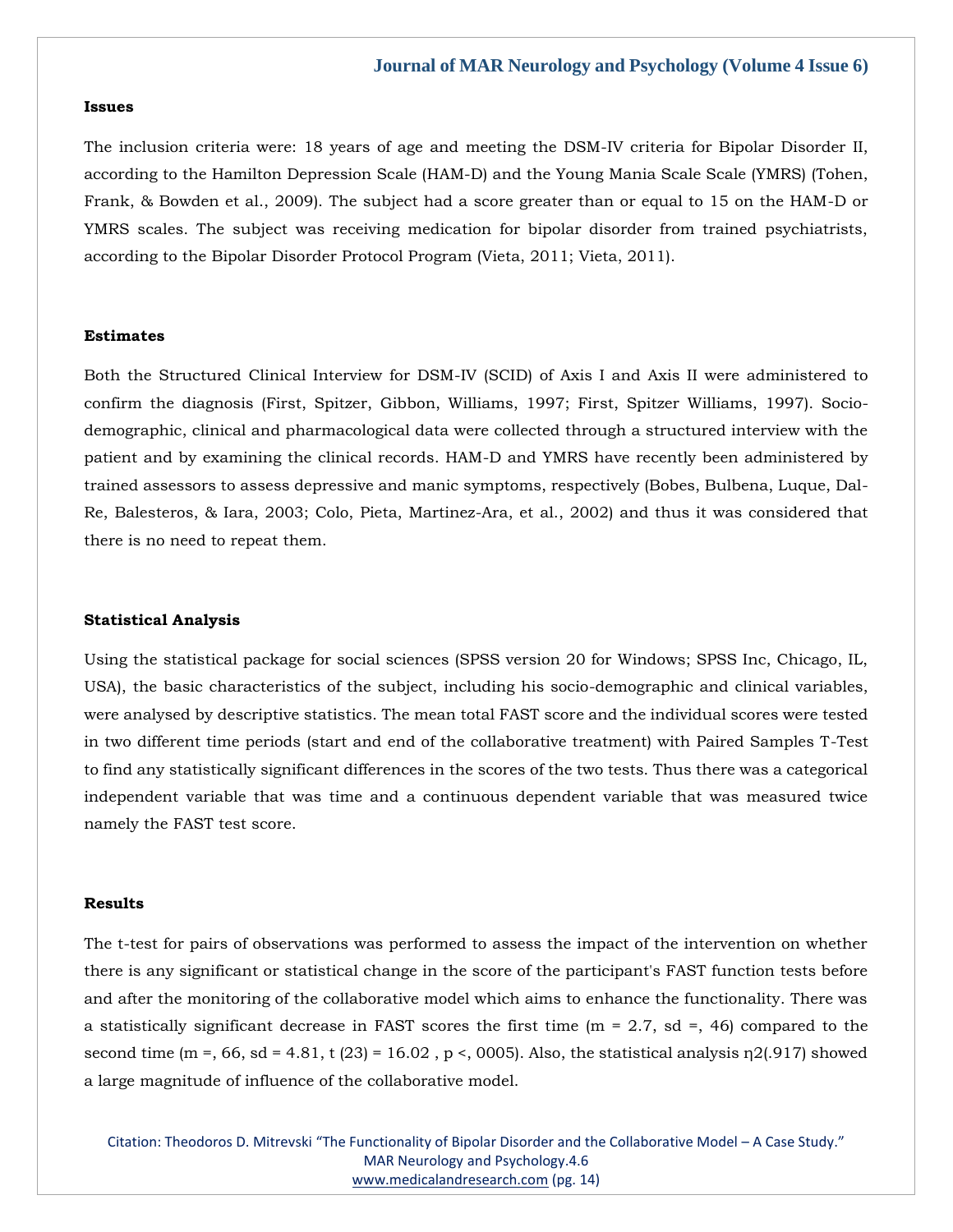In order to examine whether there are statistically significant changes in the individual subscales of the FAST test, t-tests were performed for pairs of observations.

There was a statistically significant decrease in the scores of the autonomy sub-scale of the FAST test the first time (m = 2.75, sd =, 5) compared to the second time (m =, 5, sd =, 57, t (3) = 9, p <, 0005). Also, the statistical analysis  $\eta$  (.96) showed a large magnitude of influence of the collaborative model in the category of autonomy.

There was a statistically significant decrease in the scores of the professional operating sub-scale of the FAST test the first time (m = 2.5, sd =, 57) compared to the second time (m =, 75, sd =, 5, t (3) = 3.6, p  $\leq$ , 0005). Also, the statistical analysis  $\eta$ 2 (, 81) showed a large magnitude of the effect of the collaborative model in the category of professional operation.

There was a statistically significant decrease in the scores of the sub-scale of the cognitive function of the FAST test the first time (m = 2.7, sd =, 5) compared to the second time (m =, 75, sd =, 5, t (3) = 4.89, p <, 0005). Also, the statistical analysis η2 (, 88) showed a large magnitude of the effect of the cooperative model in the category of cognitive function.

There was a statistically significant decrease in the scores of the financial issues sub-scale of the FAST test the first time (m = 2.5, sd =, 57) compared to the second time (m =, 75, sd =, 5, t (3) = 7, p <, 0005). Also, the statistical analysis η2 (, 94) showed a large magnitude of the effect of the collaborative model in the category of economic issues.

There was a statistically significant decrease in the scores of the interpersonal relations sub-scale of the FAST test the first time (m = 2.75, sd =, 5) compared to the second time (m =, 5, sd =, 57, t (3) = 9, p <, 0005). Also, the statistical analysis  $\eta$ 2 (.96) showed a large magnitude of the effect of the collaborative model in the category of interpersonal relationships.

There was a statistically significant decrease in the scores of the leisure sub-scale of the FAST test the first time (m = 3, sd =, 00) compared to the second time (m =, 75, sd =, 5, t (3) = 9, p <, 0005). Also, the statistical analysis η2 (.96) showed a large magnitude of influence of the collaborative model in the leisure category.

#### **Discussion**

To our knowledge, this is the first case study to be conducted to assess functionality, using a specific measure of global functionality and areas of functionality based on FAST ratings in Greece. The scores were obtained twice (baseline, six months), which allowed the evaluation of the individual's functionality on the FAST scale as well as the effectiveness of the collaborative model in Bipolar Disorder II. This is also the first study, especially in Greece, with these features. The present study investigated the

Citation: Theodoros D. Mitrevski "The Functionality of Bipolar Disorder and the Collaborative Model – A Case Study." MAR Neurology and Psychology.4.6 [www.medicalandresearch.com](http://www.medicalandresearch.com/) (pg. 15)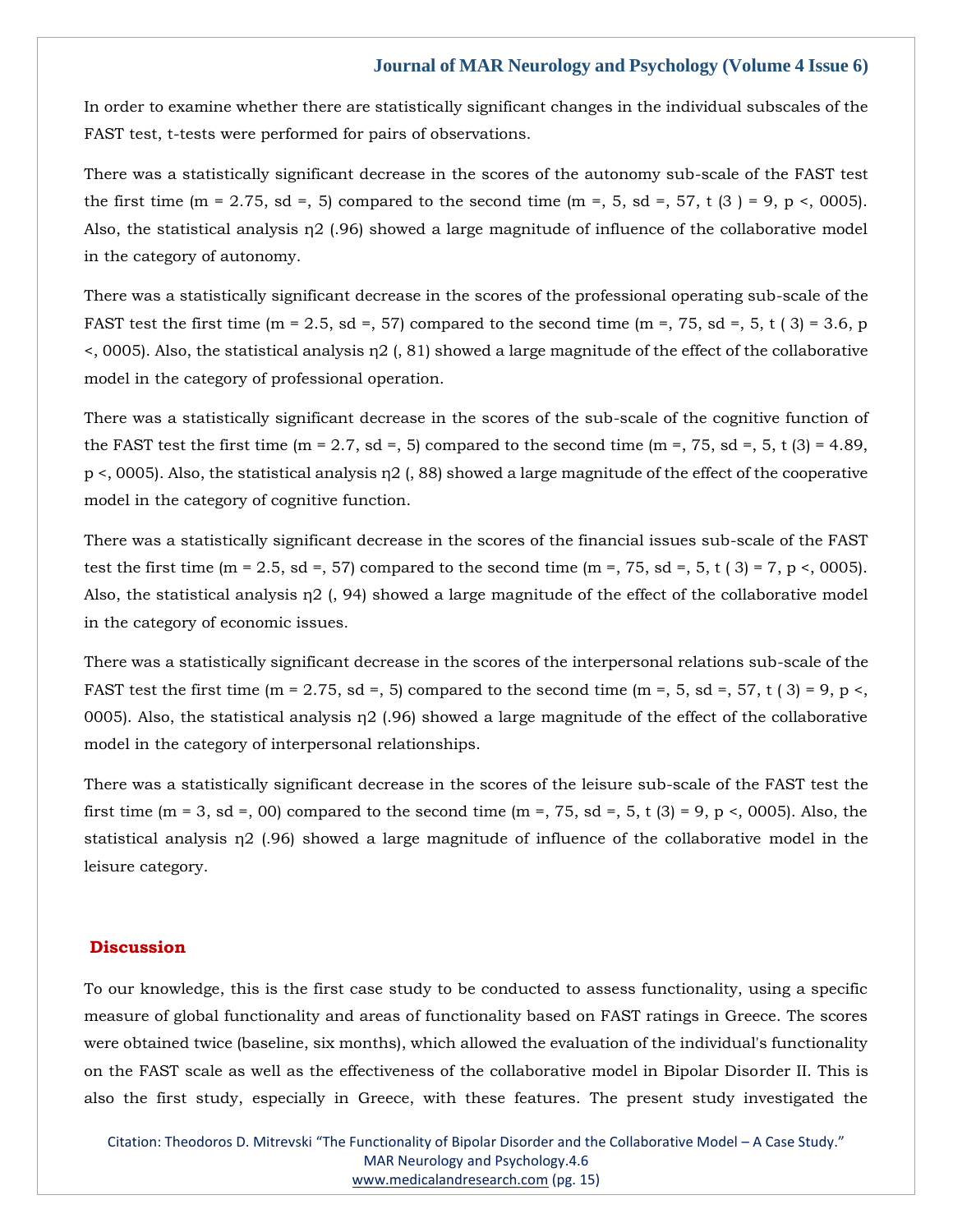existence of some statistically significant changes in the score of the FAST functionality tests of the participant before and after the monitoring of the SM, which was aimed at enhancing its functionality.

The results showed a significant improvement in global operation, as evidenced by a decrease in the overall FAST score (M =, 66, SD = 4.81, t (23) = 16.02, p <, 0005). This was also evident in all six subcategories of the FAST test functionality: autonomy (M =, 5, SD =, 57, t (3) = 9, p <, 0005), cognitive function (M =, 75, SD = , 5, t (3) = 4.89, p <, 0005). , professional operation (M =, 75, SD =, 5, t (3) = 3,6, p <, 0005), financial issues (M =, 75, SD =, 5, t (3) = 7, p <, 0005), leisure (M =, 75, SD =, 5, t (3) = 9, p <, 0005) and interpersonal relationships (M =, 5, SD =, 57, t (3) = 9, p <, 0005). Ω managed to better deal with his work and his interpersonal relationships in the 6-month evaluation. However, it should be noted that cognitive function ( $n/2 = 88$ ), and occupational function ( $n/2 = 81$ ), although they appeared to be significantly affected by CM , were less affected compared to the other subcategories of the FAST test. (eg: autonomy ( $n^2 = 96$ ), interpersonal relationships ( $n^2 = 96$ ).

On the one hand, these results show that multiple areas of the psychosocial function appear to be associated with a different course in time for recovery. According to Rosa, Reinares, Amann, Popovic, Franco, Comes, Torrent, Bonnın, Sole, Valentı, Salamero, Kapczinski, & Vieta (2011) only a quarter (26.2%) of patients have a successful remission of symptoms within six months continuous treatment has a positive outcome. This highlights the serious morbidity and disfunction related to bipolar disorder. The results are agreeable with the findings of the European Study of Longitudinal Evaluation of Bipolar Mania (EMBLEM), which showed that 20% of patients restored normal functioning within 12 months after an acute episode (Montoya, Gilaberte, Costi, et al., 2007). Evidence that such a malfunction can be partly explained by the frequency of the condition is supported by investigations on bipolar disorder in individuals after their first episode (Kauer-Sant ' Anna, Bond, Lam, & Yatham, 2009; Tohen, Zarate, Hennen, et al., 2003). In a six-month follow-up study of functional rehabilitation, functional rehabilitation was achieved by 51.5% in the first episode of patients with a manic episode (Kauer-Sant'Anna, Bond, Lam, & Yatham, 2009). Similarly, in 39% of a 12-month study in adolescents with bipolar disorder after their first hospitalization for a manic/mixed episode, the functional recovery rates were reported(DelBello, Hansenman, Adler, Fleck, & Strakowski, 2007; Rosa et al., 2011 ).

Some clinical features of bipolar disorder, such as age, number of episodes, hospitalization, rapid cycling, and psychiatric co-morbidity may contribute to dysfunction (Rosa, Reinares, Franco, et al., 2009; Sanchez-Moreno, Martinez-Aran, Tabares-Seisdedos, Torrent, Vieta, Ayuso-Mateos, 2009). Neuropsychological deficits, mainly dysfunctions in verbal memory as well as dysfunctions in the executive branch, have also been identified as possible harbingers of functional impairment (Lopez-Jaramillo, Lopera-Vasquez, Gallo et al., 2010). Although the bulk of patients accomplished remission of acute symptoms, 36.1% of them experienced persistent sub-syndromic symptoms, which may also contribute to poor functioning (Rosa et al., 2011). Data show a strong association betwixt sub-syndromic symptoms and dysfunction in bipolar disorder. A study on monopolar depression showed that  $32\%$  (n =

Citation: Theodoros D. Mitrevski "The Functionality of Bipolar Disorder and the Collaborative Model – A Case Study." MAR Neurology and Psychology.4.6 [www.medicalandresearch.com](http://www.medicalandresearch.com/) (pg. 16)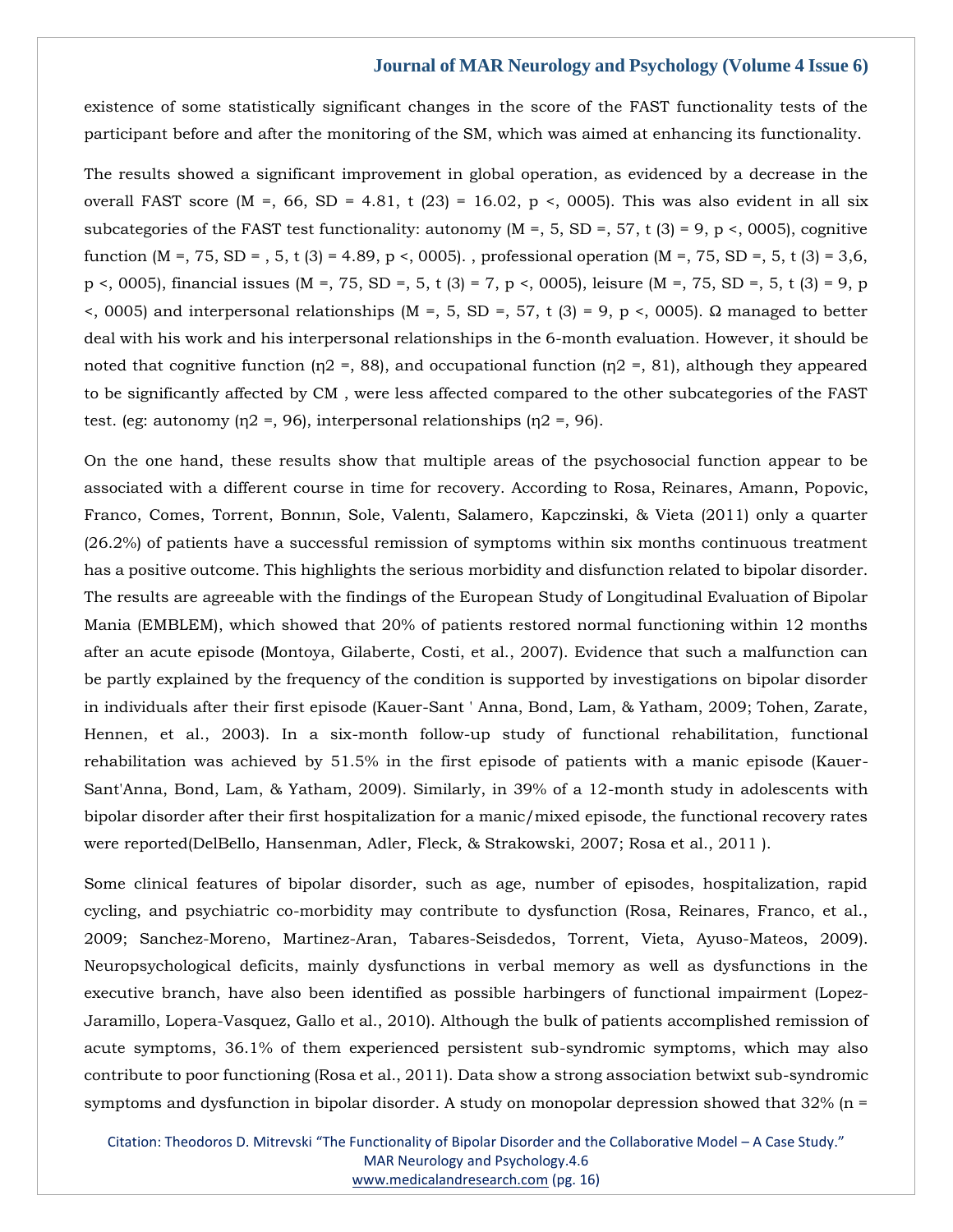19) of patients studied after apparent analysis of an episode with a depression index showed residual symptoms (HAM-D score: 8-18) (Altshuler, Post, Black, et al., 2006; Rosa et al., 2011). In addition, patients with residual symptoms were more likely to experience poor family status, leisure, social relationships, and work functioning. In addition, poor monitoring was observed during the monitoring in terms of the overall assessment of function as well as the scale of social adjustment (Kennedy & Paykl, 2004). Similarly, sub-syndromic symptoms, and especially depressive symptoms, have been related to poor overall function in other studies of bipolar disorder (Simon, Bauer, Ludmam, Operskalski, & Unutzer, 2007; Marangell, Dennehy, & Miyahara, et al. al., 2009; Simon, Ludman, Unutzer, Operskalski, & Bauer 2008; Montoya, Tohen, Vieta, et al., 2010). Also, patients with sub-syndromic symptoms demonstrated worse performance in each area of the Range of Impaired Function Tool (LIFE-RIFT) than individuals in the improvement group (Marangell et al., 2009). Finally, patients with subsyndromic symptoms are more probable to experience remissions (Tohen, Hennen, Zarate et al., 2000).

## **Limitations**

Alongside the previous work, our findings underscore the importance of treating all forms of mood in bipolar disorder in order to improve function and prevent a recurrence. Some limitations that need to be addressed when interpreting the findings of this study are that: the fact that the present study is a case study has the consequence that its results may not be generalizable to the general population affected by bipolar disorder. However, it shows a clear path that has been followed and suggests a new way to improve the functionality of people with Bipolar disorder.

Thus, research on a larger sample is necessary for there to be a generalization. Second, since  $\Omega$  was completely on medication at the time of the present study, we cannot rule out that the effects on its functionality are not due in part to the drugs. Third, the role of clinical factors in functional recovery has not been investigated and is beyond the scope of the present study.

In short, the present study shows that, although many patients experience remission, only a minority, possibly represented by "Ω ", reach normal levels of functionality in multiple areas, even after specialized mental health care. New strategies including medication and psychosocial interventions should be considered to treat syndromic and sub-syndromic symptoms and to improve the level of functioning. Equally important, it should be considered the healthy integration of people with BD in society, in order to become productive and independent members. Finally, sensitive tools such as FAST should be used in short- or long-term studies, and especially in clinical trials, to capture changes related to the functionality of people with Bipolar disorder.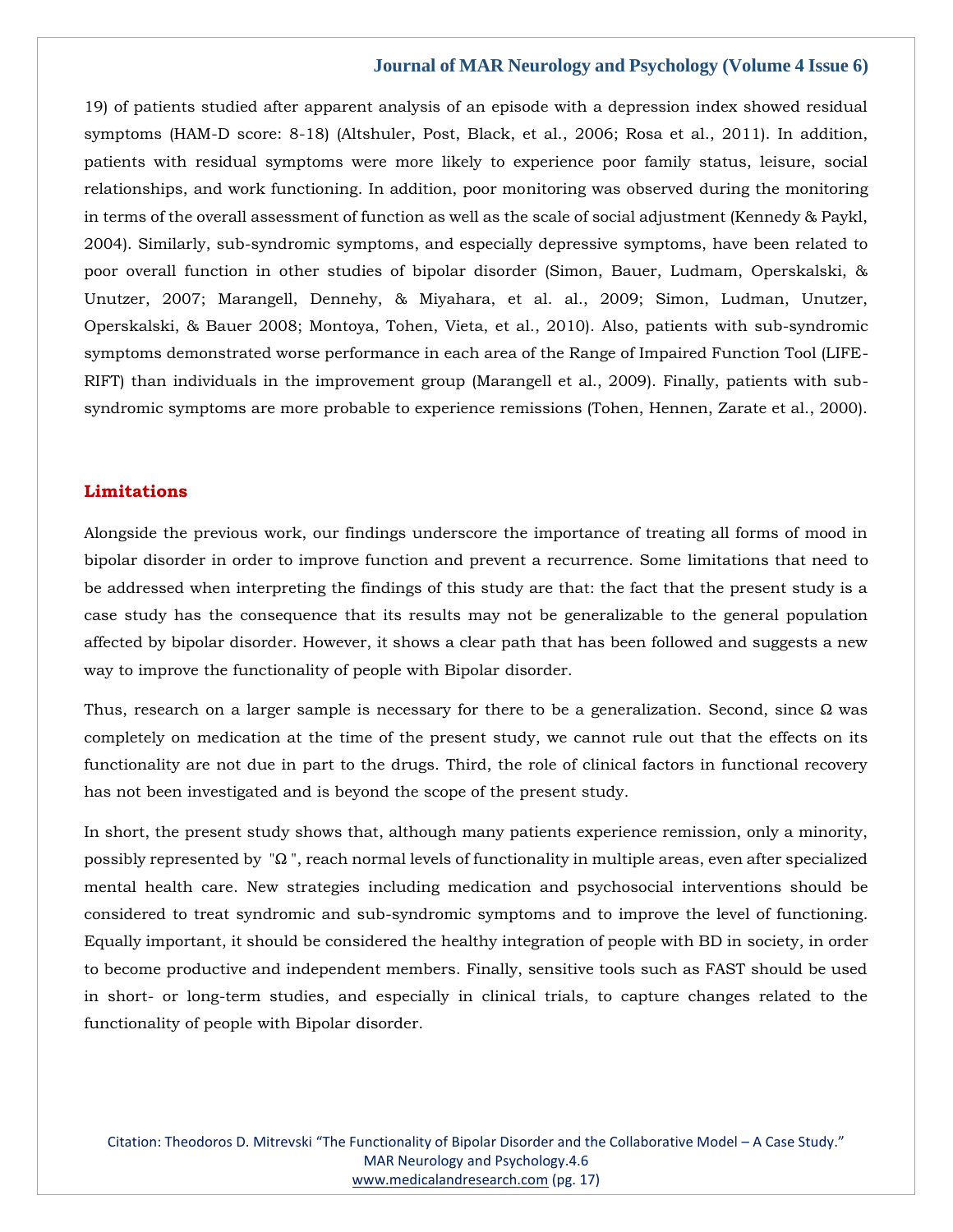# **References**

1. Alda, M., Turecki, G., Gorf, P., Cavazzoni, P., Duffy, A., Grof, E., Ahrens, B., Berghofer, A., Muller-Oerlinghausen, B., Dvorakova, M., Libiger-ova, E., Vojtechovsky, M., Zvolsky, P., Joober, R., Nilsson, A., Pro-chazka, H., Licht, R.W., Rasmussen, N.A., Schou, M., Vestergaard, P., Holzinger, A., Scumann, C., Thau, K., Rouleau, G.A. (2000). Association and linkage studies of CRH and PENK genes in bipolar disorder: a collaborative IGSLI study. Am. J. Med. Genet, 96, 178–181.

2. Altman S., Haeri S., Cohen L. J., et al.(2006). Predictors of relapse In bipolar disorder: a review. Journal of Psychiatric Practice, 12, 269–282

3. Altshuler L, L., Post R, M. , Black D, O., et al. (2006). Subsyndromal depressive symptoms are associated with functional impairment in patients with bipolar disorder: results of a large, multisite study. J Clin Psychiatry, 67, 1551–1560.

4. Amore, M., Strippoli, P., Laterza, C., Tagariello, P., Vitale, L., Casadei, R., Frabetti, F., Canaider, S., Lenzi, L., D'Addabbo, P., Carinei, P., Torroni, A., Ferrari, G., Zannotti, M. (2004). Sequence analysis of ADARB1 gene in patients with familial bipolar disorder. J. Affect. Disord, 81, 79–85.

5. Angst, J., Gerber-Werder, R., Zuberbuhler, H.U., Gamma, A.( 2004). Is bipolar I disorder heterogeneous? Eur. Arch. Psychiatry Clin. Neurosci, 254, 82–91.

6. Angst, F., Stassen, H.H., Clayton, P.J., Angst, J. (2002). Mortality of patients with mood disorders: follow-up over 34–38 years. J. Affect. Disord, 68, 167–181.

7. Arai, M., Itokawa, M., Yamada, K., Toyota, T., Arai, M., Haga, S., Ujike, H., Sora, I., Ikeda, K., Yoshikawa, T. (2004). Association of neural cell adhesion molecule 1 gene polymorphisms with bipolar affective disorder individuals. Biol. Psychiatry, 55, 804–810.

8. Arranz, M.J., Erdmann, J., Kirov, G., Rietschel, M., Sodhi, M., Albus, M., Ball, D., Maier, W., Davies, N., Franzek, E., Abusaad, I., Weigelt, B., Murray, R., Shimron-Abarbanell, D., Kerwin, R., Propping, P., Sham, P., Nothen, M.M., Collier, D.A.(1997). 5HT2A receptor and bipolar affective disorder: association studies in affected patients. Neurosci. Lett, 224, 95–98.

9. Bauer M.S. (2001). The collaborative practice model for bipolar disorder: design and implementation in a multi-site randomized controlled trial. Bipolar Disorders, 3, 233–244.

10. Bauer M.S. & McBride L. (2003). Structured Group Psychotherapy for Bipolar Disorder: The Life Goals Program (2nd edn). Spring Publishing Company Inc., New York.

11. Bauer M. S., Kirk, G., Gavin, C., Williford, W. O. (2001).Correlates of functional and economic outcome in bipolar disorder. J Affect Disord; in press.

Citation: Theodoros D. Mitrevski "The Functionality of Bipolar Disorder and the Collaborative Model – A Case Study." MAR Neurology and Psychology.4.6 [www.medicalandresearch.com](http://www.medicalandresearch.com/) (pg. 18)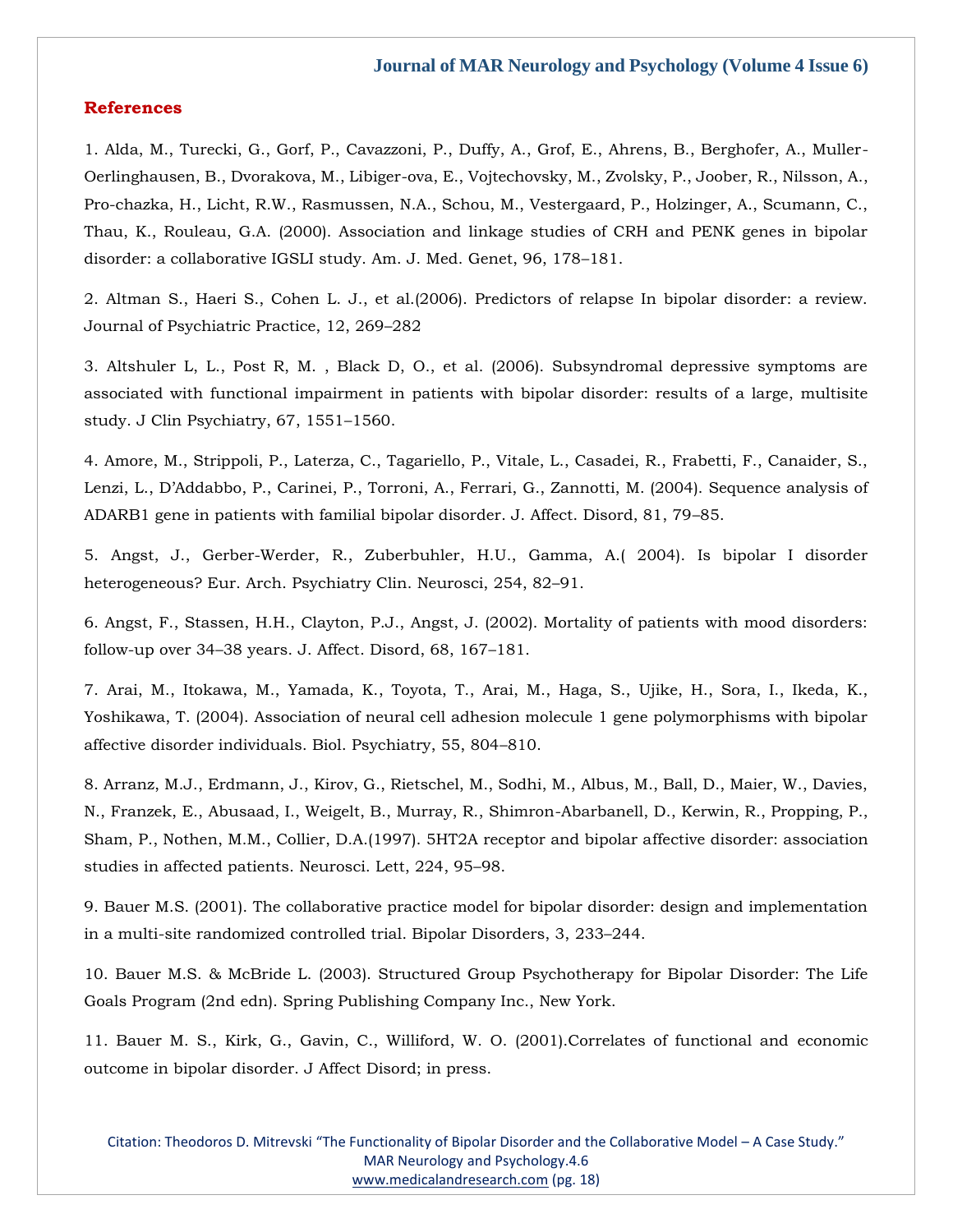12. Bauer M.S., McBride L., Williford W.O., et al. (2006a). Collaborative care for bipolar disorder: part I. Intervention and implementation in a randomized effectiveness trial. Psychiatric Services, 57, 927–936.

13. Bauer M.S., McBride L., Williford W.O., et al. (2006b). Collaborative care for bipolar disorder: part II. Impact on clinical outcome,function,andcosts. PsychiatricServices (Washington,DC), 57, 937–945.

14. Bauer, M., Whybrow, P.C. (2001). Thyroid hormone, neural tissue and mood modulation. World J. Biol. Psychiatry, 2, 57–67.

15. Bauer M.S, Williford, W. O., Dawson, E. E et al. (2001). Principles of effectiveness trials and their implementation in VA Coop-erative Study c 430, ''Reducing the Efficacy –Effectiveness Gap in Bipolar Disorders''. J Affect Disord; in press.

16. Bearden, C.E., Hofmann, K.M., Cannon, T.D.(2001). The neuropsychology and neuroanatomy of bipolar affective disorder: a critical review. Bipolar Disord, 3, 106–150.

17. Benazzi, F. (2003). Frequency of bipolar spectrum in 111 private depression outpatients. Eur. Arch. Psychiatry Clin. Neurosci, 253, 203–208.

18. Benazzi, F. (2004). Melancholic outpatient depression in bipolar II vs. unipolar. Prog. Neuropsychopharmacol. Biol. Psychiatry, 28, 481–485.

19. Bobes J, Bulbena A, Luque A, Dal-Re R, Ballesteros J, Ibarra N. (2003). Acomparative psychometric study of the Spanish versions with 6,17,and21 items of the Hamilton Depression Rating Scale. MedClin (Barc.), 120, 693–700.

20. Bremner, J.D., Vythilingam, M., Ng, C.K., Vermetten, E., Nazeer, A., Oren, D.A., Berman, R.M., Charney, D.S. (2003). Regional brain metabolic correlates of alpha-methylparatyrosine induced depressive symptoms: implications for the neural circuitry of depression. JAMA, 289, 3125– 3134.

21. CalabreseJ.R.,HirschfeldR.M.,ReedM.,et al.(2003). Impact of bipolar disorder on a U.S. community sample. The Journal of Clinical Psychiatry, 64, 425–432.

22. Carlson G., Kotin J., Davenport Y., Adland M. (1974). Follow-up of 53 bipolar manic depressive patients. Br J Psychiatry, 124, 134 –139.

23. Cecil, K.M., DelBello, M.P., Morey, R., Strakowski, S.M. (2002). Frontal lobe difference in bipolar disorder as determined by proton MR spectro-scopy. Bipolar Disord, 4, 357–365.

24. Chengappa K.N., Hennen J., Baldessarini R.J., et al. (2005). Recovery and functional outcomes following olanzapine treatment for bipolar I mania. Bipolar Disorders, 7, 68–76.

25. Citrome L. & Goldberg J.F. (2005). The many faces of bipolar disorder. How to tell them apart. Postgraduate Medicine, 117, 15–16, 19–23.

Citation: Theodoros D. Mitrevski "The Functionality of Bipolar Disorder and the Collaborative Model – A Case Study." MAR Neurology and Psychology.4.6 [www.medicalandresearch.com](http://www.medicalandresearch.com/) (pg. 19)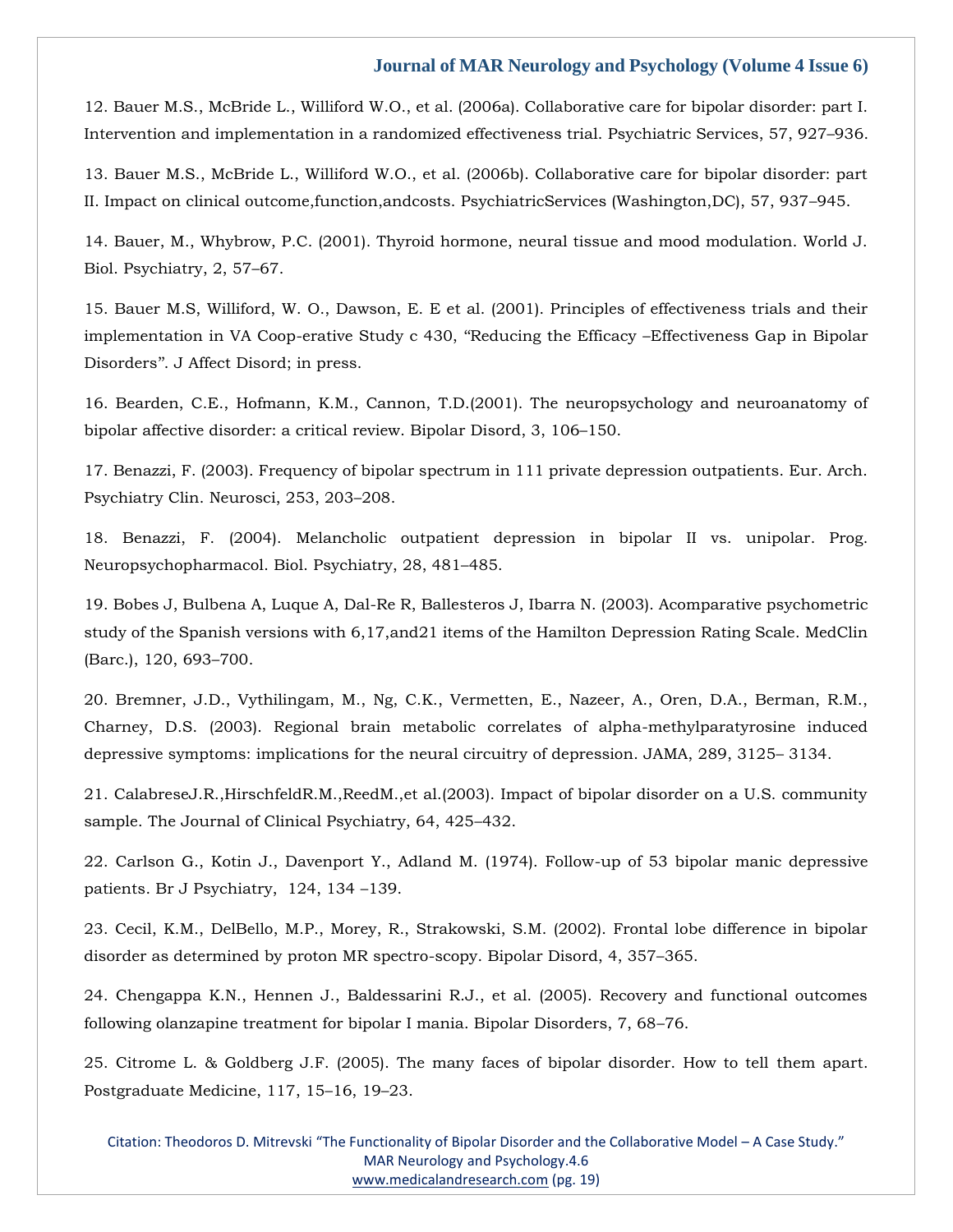26. Colom F,Vieta E,Martınez-Aran et al. ( 2002).Spanish version of a scale for the assessment of mania: validity and reliability of the Young Mania Rating Scale. Med Clin (Barc.), 119, 366–371.

27. Craddock, N., Jones, I. (1999). Genetics of bipolar disorder. J. Med. Genet, 36, 585–594.

28. DelBello M, P., Hanseman D., Adler C,M., Fleck D, E., Strakowski S, M. (2007). Twelve-month outcome of adolescents with bipolar disorder following first hospitalization for a manic or mixed episode. Am J Psychiatry, 164, 582–590.

29. Delgado, P.L., Miller, H.L., Salomon, R.M., Licinio, J., Krystal, J.H., Moreno, F.A., Heninger, G.R., Charney, D.S. (1999). Tryptophan-deple-tion challenge in depressed patients treated with desipramine or fluox-etine: implications for the role of serotonin in the mechanism of antidepressant action. Biol. Psychiatry, 46, 212–220.

30. Dick, D.M., Foroud, T., Flury, L., Bowman, E.S., Miller, M.J., Rau, N.L., Moe, P.R., Samavedy, N., el-Mallakh, R., Manji, H., Glitz, D.A., Meyer, E.T., Smiley, C., Hahn, R., Widmark, C., McKinney, R., Sutton, L., Ballas, C., Grice, D., Berrettini, W., Byerley, W., Coryell, W., DePaule, R., MacKinnon, D.F., Gershon, E.S., Kelsoe, J.R., McMahon, F.J., McInnis, M., Murphy, D.L., Reich, T., Scheftner, W., Nurnberger Jr., J.I. (2003). Genome-wide scan analysis of bipolar disorder: a new sample of 250 pedigrees from the National Institute of Mental Health genetic initiative. Am. J. Hum. Genet, 73, 107– 114, erratum 73, 979.

31. Drevets, W.C. (2000). Neuroimaging studies of mood disorders. Biol. Psychiatry, 48, 813–829.

32. Drevets, W.C., Frank, E., Price, J.C., Kupfer, D.J., Holt, D., Greer, P.J., Huang, Y., Gautier, C., Mathis, C. (1999). PET imaging of serotonin 1A receptor binding in depression. Biol. Psychiatry, 46, 1375–1387.

33. Drevets, W.C., Price, J.L., Simpson Jr., J.R., Todd, R.D., Reich, T., Vannier, M., Raichle, M.E. (1997). Subgenual prefrontal cortex abnormalities in mood disorders. Nature, 386, 824–827.

34. Duffy, A., Grof, P., Robertson, C., Alda, M. (2000). The implications of genetic studies of major mood disorders for clinical practice. Clin. Psychiatry, 61, 630–637.

35. Endicott, J.,SpitzerR.L.,FleissJ.L.,et al.(1976). The global assessment scale. A procedure for measuring overall severity of psychiatric disturbance. Archives of General Psychiatry, 33,766–771.

36. Ewald, H., Flint, T., Kruse, T.A., Mors, O.( 2002). A genome-wide scan shows significant linkage between polar disorder and chromosome 12q24.3 and suggestive linkage to chromosomes 1p14-21, 4p16, 6q14–22, 10q26 and 16p13.3. Mol. Psychiatry, 7, 734–744.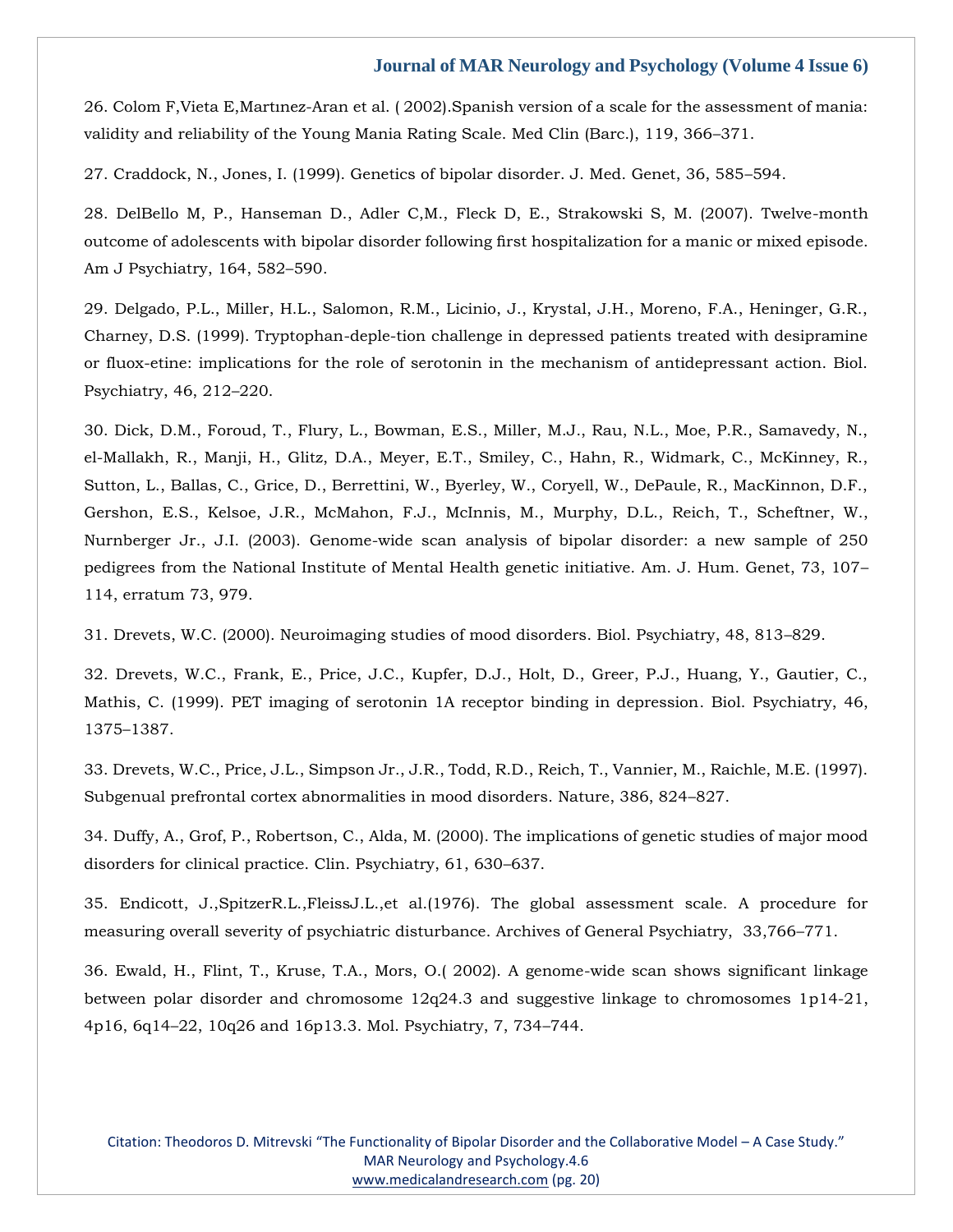37. Faedda, G.L., Baldessarini, R.J., Suppes, T., Tondo, L., Becker, I., Lipschitz, D. (1995). Pediatric onset bipolar disorder: a neglected clinical and public health problem. Harvard Rev. Psychiatry, 3, 171– 195.

38. Fallin, M.D., Lasseter, V.K., Wolyniec, P.S., McGrath, J.A., Nestadt, G., Valle, D., Liang, K.-Y., Pulver, A.E. (2004). Genomewide linkage scan for bipolar disorder susceptibility loci among Ashkenazi Jewish families. Am. J. Hum. Genet, 75, 204–219.

39. Fava, M., Kendler, K.S. (2000). Major depressive disorder. Neuron, 28, 335– 341.

40. First, M, B,. Spitzer, R,L., Gibbon M., Williams J, B, W. (1997). Structured Clinical Interview for DSM-IV Axis I Disorders (SCID I). New York: Biometrics Research, New York State Psychiatric Institute.

41. First, M,B., Spitzer RL, Gibbon M, Williams JBW. (1997). Structured Clinical Interview for DSM-IV Axis II Personality Disorders (SCID II). New York: Biometrics Research, New York State Psychiatric Institute.

42. Frasure-Smith, N., Lesperance, F., Talajic, M. (1993). Depression following myocardial infraction: impact on six months survival. JAMA, 270, 1819– 1825.

43. Gaddman, D. (2002). DBH and functional taxonomy of major depressive disorder. Biol. Psychiatry, 51, 347–348.

44. Gershon, E.S., Hamovit, J., Guroff, J.J., Dibble, E., Leckman, J.F., Sceery, W., Targum, S.D., Nurnberger Jr., J.I., Goldin, L.R., Bunney Jr., W.E. (1982). A family study of schizoaffective, bipolar I, bipolar II, unipolar and normal control probands. Arch. Gen. Psychiatry, 39, 1157–1167.

45. Gitlin M., Cochran S., Jamison K. (1989). Maintenance lithium treatment: side effects and compliance. J Clin Psychiatry, 44, 127 –131.

46. Gitlin, M.J., Swendsen, J., Heller, T.L., Hammen, C. (1995). Relapse and impairment in bipolar disorder. Am. J. Psychiatry, 152, 1635–1640.

47. Gonzalez-PintoA.,MosqueraF.,AlonsoM.,et al.(2006). Suicidal risk in bipolar I disorder patients and adherence to long-term lithium treatment. Bipolar Disorders, 8, 618–624.

48. Greenberg P. E., Stiglin L. E., Finkelstein S. N., Berndt E. R.(1990).The economic burden of depression in 1990. J Clin Psychiatry 1990, 54, 405 –418.

49. Griswold, K.S., Pessar, L.F. (2000). Management of bipolar disorder. Am. Fam. Physician, 62, 1343– 1353.

50. Guy W. (1976). ECDEU Assessment Manual for Psychopharmacology– Revised. U.S. Department of Health, Education, and Welfare, Public Health Service, Alcohol, Drug Abuse, and Mental Health 51. 51.

Citation: Theodoros D. Mitrevski "The Functionality of Bipolar Disorder and the Collaborative Model – A Case Study." MAR Neurology and Psychology.4.6 [www.medicalandresearch.com](http://www.medicalandresearch.com/) (pg. 21)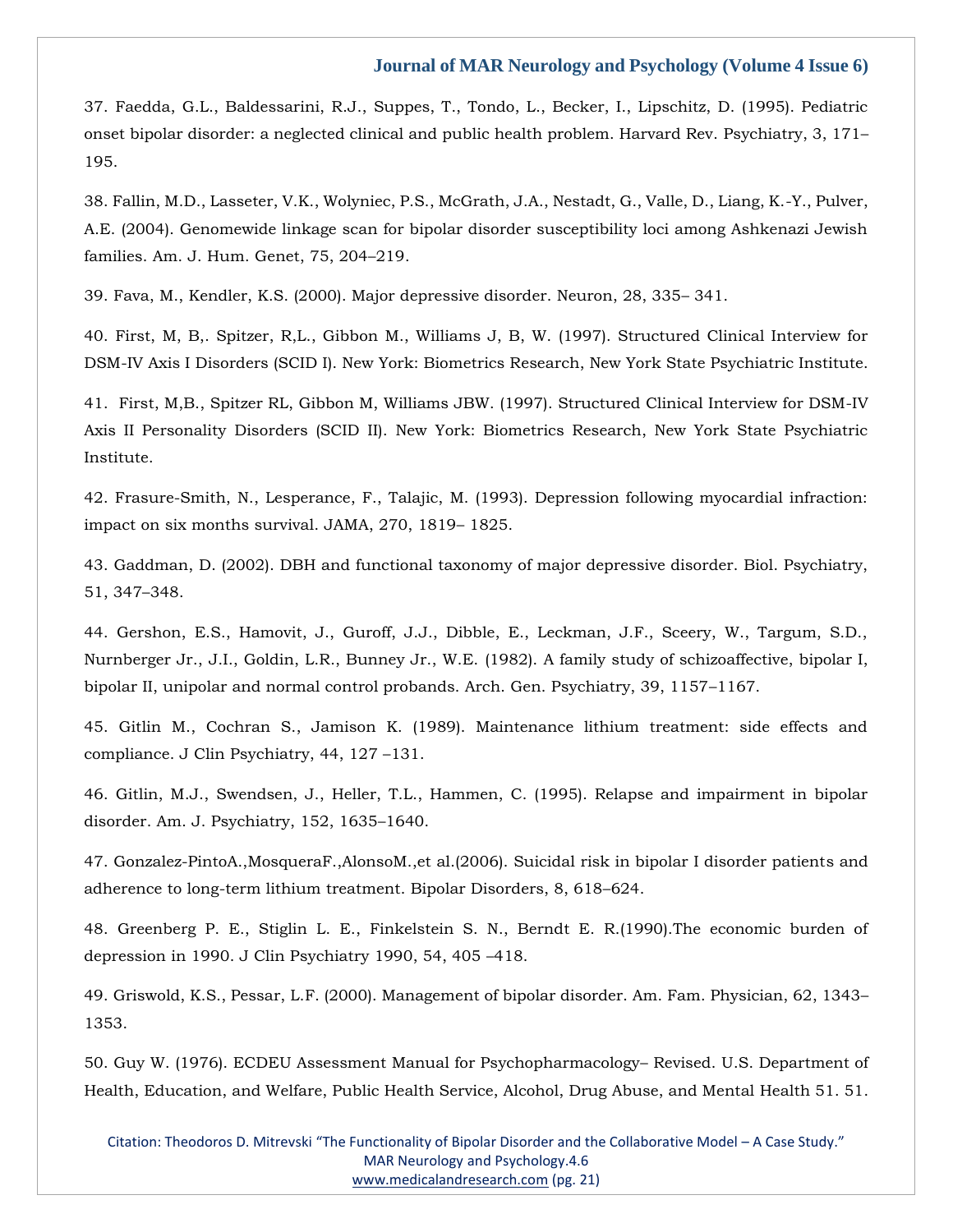51. Administration, NIMH Psychopharmacology Research Branch, Division of Extramural Research Programs,Rockville, MD.

52. Hantouche, E.G., Akiskal, H.S., Lancrenon, S., Allilaire, J.F., Sechter, D., Azorin, J.M., Bourgeois, M., Fraud, J.P., Chatenet-Duchene, L.(1998). Systematic clinical methodology for validating bipolar-II disorder: data in mid-stream from a French national multi-site study (EPIDEP). J. Affect. Disord, 50, 163–173.

53. Harrow M., Goldberg J., Grossman L., Meltzer H. (1990).Outcome in manic disorders. A naturalistic follow-up study. Arch Gen Psychiatry, 47, 665 –671.

54. Hartmann, P.M. (1996). Strategies for managing depression complicated by bipolar disorder, suicidal ideation or psychotic features. J. Am. Board Fam. Pract, 9, 261–269.

55. Hirschfeld R.M., Calabrese J.R., Weissman M.M., et al. (2003). Screening for bipolar disorder in the community. The Journal of Clinical Psychiatry, 64, 53–59.

56. HoganT.P.,AwadA.G.&EastwoodR.(1983). A self-report scale predictive of drug compliance in schizophrenics: reliability and discriminative validity. Psychological Medicine, 13, 177–183.

57. Hoogendoorn, B., Coleman, S.L., Guy, C.A., Smith, S.K., O'Donovan, M.C., Buckland, P.R. (2004). Functional analysis of polymorphisms in the promoter regions of genes on 22q11. Hum. Mutat, 24, 35– 42.

58. Institute of Medicine. Assessing Medical Technologies. Washington DC: National Academy Press.

59. Kato, T., Kunugi, H., Nanko, S., Kato, N. (2001). Mitochondrial DNA polymorphisms in bipolar disorders. J. Affect. Disord, 62, 151–164.

60. Kauer-Sant'Anna M, Bond D, J,. Lam R, W., Yatham L, N. (2009). Functional outcomes in firstepisode patients with bipolar disorder: a prospective study from the Systematic Treatment Optimization Program for Early Mania project. Compr Psychiatry, 50, 1–8.

61. Keck P., McElroy S., Strakowski S et al,. (1996). Factors associated with pharmacologic noncompliance in patients with mania. J Clin Psychiatry, 57, 292 –297.

62. Keller M., Lavori P., Klerman G et al,. (1986). Low levels and lack of predictors of somatotherapy and psychotherapy re-ceived by depressed patients. Arch Gen Psychiatry, 43, 458 –466.

63. Kennedy N., Paykel E, S. (2004). Residual symptoms at remission from depression: impact on longterm outcome. J Affect Disord, 80, 135–144.

64. Kirov, G., Rees, M., Jones, I., MacCandless, F., Owen, M.J., Craddock, N. (1999). Bipolar disorder and serotonin transporter gene: a family based association study. Psychol. Med, 29, 1249–1254.

Citation: Theodoros D. Mitrevski "The Functionality of Bipolar Disorder and the Collaborative Model – A Case Study." MAR Neurology and Psychology.4.6 [www.medicalandresearch.com](http://www.medicalandresearch.com/) (pg. 22)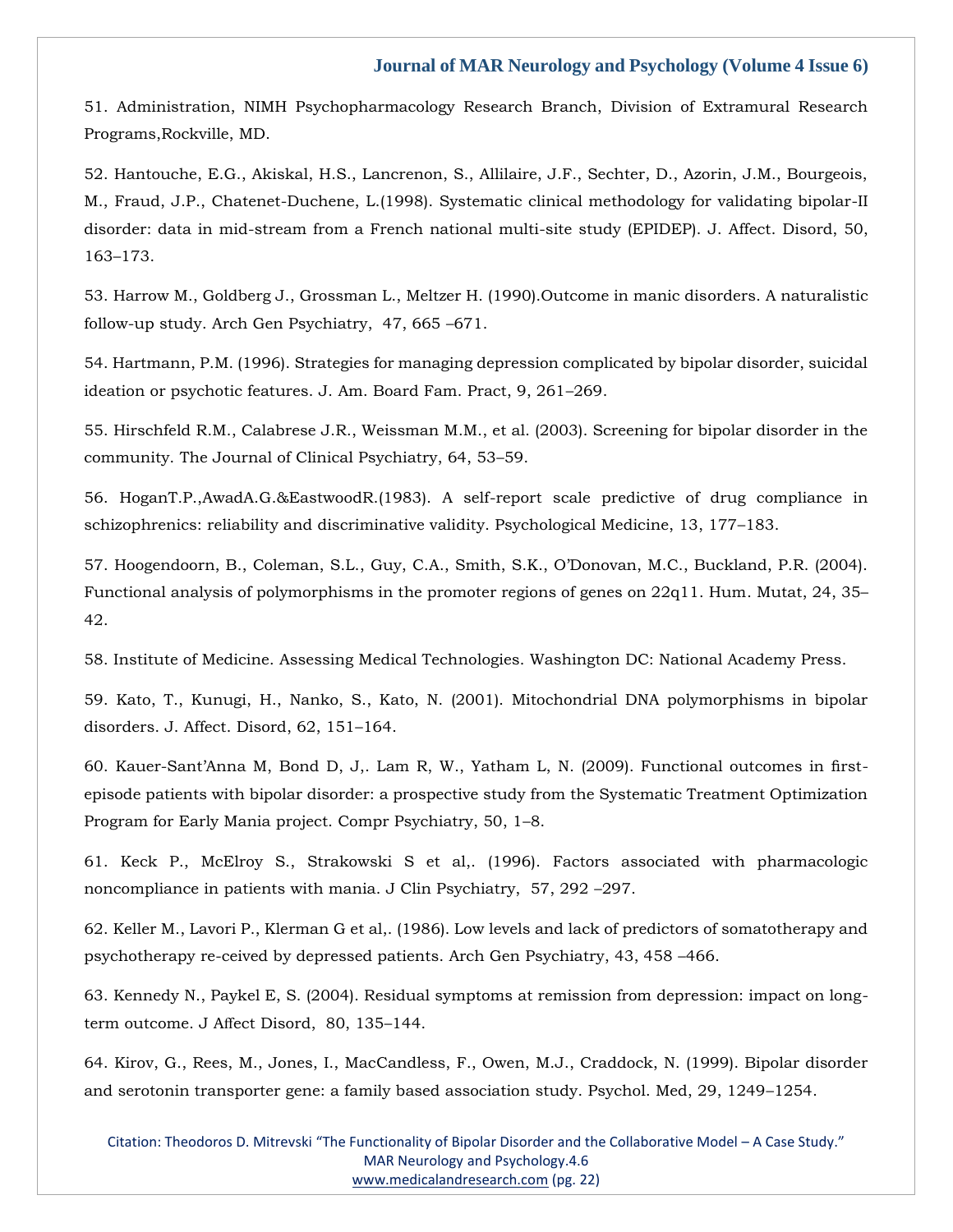65. Klerman G., Olfson M., Leon A., Weissman M. (1992). Measuring the need for mental health care. Health Affairs, 11, 23 –33 [statistics from prepublication draft from A. Leon].

66. Lewinsohn, P.M., Klein, D.N., Seeley, J.R. (1995). Bipolar disorder in a community sample of older adolescents: prevalence, phenomenology, comorbidity and course. J. Am. Acad. Child Adolesc. Psychiatry, 34, 454–463.

67. Li, T., Liu, X., Sham, P.C., Aitchison, K.J., Cai, G., Arranz, M.J., Deng, H., Liu, J., Kirov, G., Murray, R.M., Collier, D.A. (1999). Association analysis between dopamine receptor gene and bipolar affective disorder. Psychiatry Res, 86, 193–201.

68. Looney, S.W., el-Mallakh, R.S.(1997). Meta-analysis of erythrocyte Na, K-ATPase activity in bipolar illness. Depress. Anxiety, 5, 53–65.

69. Lopez-Jaramillo C., Lopera-Vasquez J., Gallo A., et al. (2010). Effects of recurrence on the cognitive performance of patients with bipolar I disorder: implications for relapse prevention and treatment adherence. Bipolar Disord, 12, 557–567.

70. Machado-Vieira, R., Kapczinski, F., Soares, J.C. (2002). Perspectives for the development of animal models of bipolar disorder. Prog. Neuropsycho-pharmacol. Biol. Psychiatry, 28, 209–224.

71. Marangell, L, B., Dennehy, E, B., Miyahara, S,. et al. (2009). The functional impact of subsyndromal depressive symptoms in bipolar disorder: data from STEP-BD. J Affect Disord 114, 58–67

72. Martini, C., Trincavelli, M.L., Toscano, D., Carmassi, C., Ciapparelli, A., Lucacchini, A., Cassano, G.B., Dell'Osso, L. (2004). Serotonin mediated hosphorylation of extracellular regulated kinases in platelets of patients with panic disorder versus controls. Neurochem. Int, 44, 627–639.

73. McInnis, M.G., Dick, D.M., Willour, V.L., Avramopoulos, D., MacKinnon, D.F., Simpson, S.G., Patash, J.B., Edenberg, H.J., Bowman, E.S., McMahon, F.J., Smiley, C., Chellis, J.L., Huo, Y., Diggs, T., Meyer, E.T., Miller, M., Matteini, A.T., Rau, N.L., DePaulo, J.R., Gershon, E.S., Badner, J.A., Rice, J.P., Goate, A.M., Detera-Wadleigh, S.D., Number-ger, J.I., Reich, T., Zandi, P.P., Foroud, T.M. (2003). Genome-wide scan and conditional analysis in bipolar disorder: evidence for genomic interaction in the National Institute of Mental Health genetic initiative bipolar pedigrees. Biol. Psychiatry, 54, 1265–1273.

74. McMahon, F.J., Stine, O.C., Meyers, D.A., Simpson, S.G., DePaulo, J.R. (1995). Patterns of maternal transmission in bipolar affective disorder. Am. J. Hum. Genet, 56, 1277–1286.

75. Mendes de Oliveira, J.R., Otto, P.A., Vallada, H., Lauriano, V., Elkis, H., Lafer, B., Vasquez, L., Gentil, V., Passos-Bueno, M.R., Zatz, M. (1998). Analysis of a novel functional polymorphism within the promoter region of the serotonin transporter gene (5-HTT) in Brazilian patients affected by bipolar disorder and schizophrenia. Am. J. Med. Genet, 81, 225–227.

Citation: Theodoros D. Mitrevski "The Functionality of Bipolar Disorder and the Collaborative Model – A Case Study." MAR Neurology and Psychology.4.6 [www.medicalandresearch.com](http://www.medicalandresearch.com/) (pg. 23)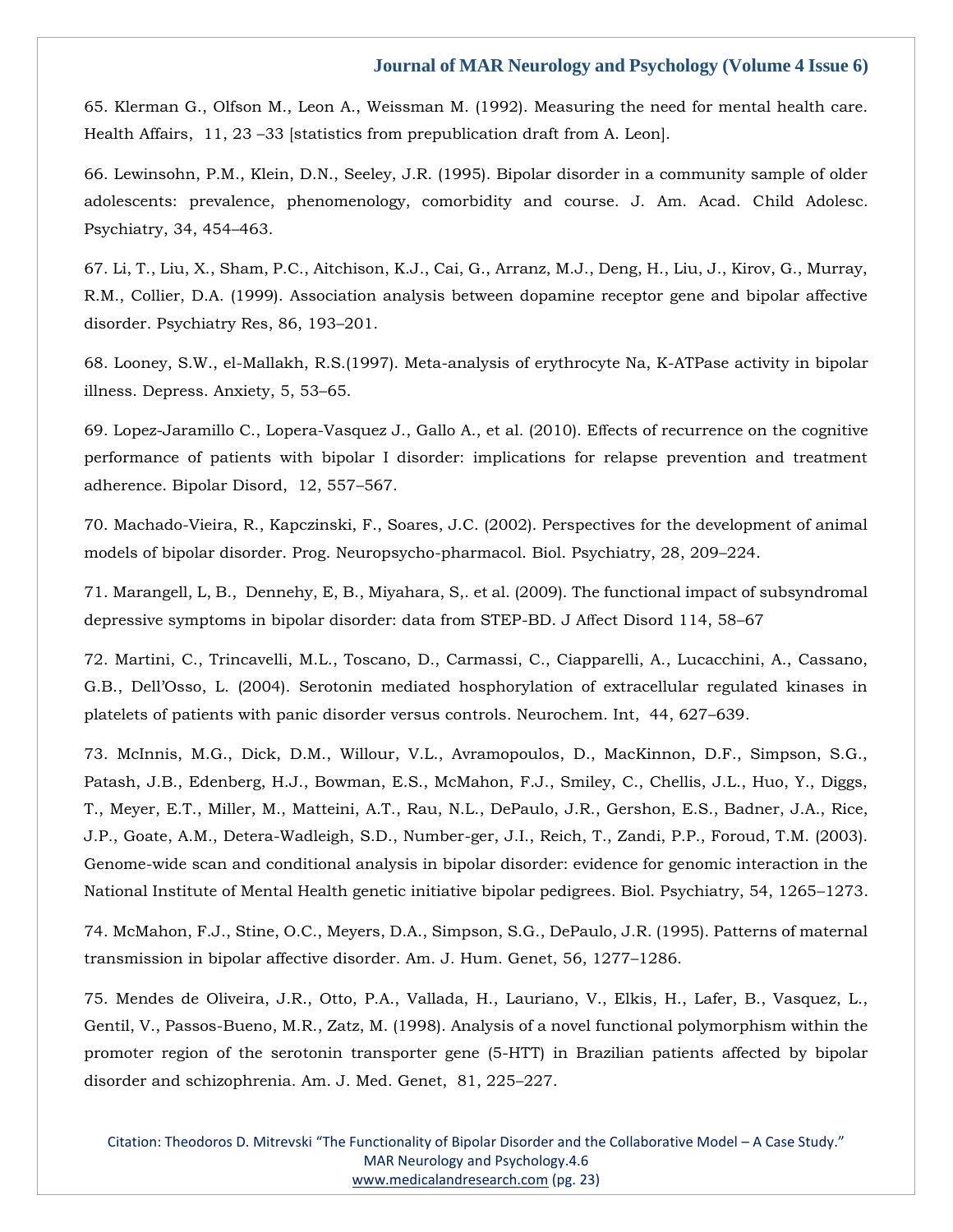76. Middleton, F.A., Pato, M.T., Gentile, K.L., Morley, C.P., Zhao, X., Eisener, A.F., Brown, A., Petryshen, T.L., Kirby, A.N., Medeiros, H., Carvalho, C., Macedo, A., Dourado, A., Coelho, I., Valente, J., Soares, M.J., Ferreira, C.P., Lei, M., Azevedo, M.H., Kennedy, J.L., Daly, M.J., Sklar, P., Pato, C.N. (2004). Genome-wide linkage analysis of bipolar disorder by use of a high-density single-nucleotide polymorphism (SNP) geno- typing assay: a comparison with microsatellite marker assays and finding of a significant linkage to chromosome 6q22. Am. J. Hum. Genet, 74, 886–897.

77. Miller, H.L., Delgado, P.L., Salomon, R.M., Berman, R., Krystal, J.H., Heninger, G.R., Charney, D.S. (1996). Chemical and biochemical effect of catecholamine depletion on antidepressant induced remission of depression. Arch. Gen. Psychiatry, 53, 117–128.

78. Mitchell, P., MacKinnon, A., Waters, B. (1993). The genetics of bipolar disorder. Aust. N. Z. J. Psychiatry, 27, 560–580.

79. Montoya, A., Gilaberte, I., Costi, M., et al. (2007). Bipolar disorder in Spain: functional status and resource use on the basis of the Spanish sample of the observational, Pan European EMBLEM study. Vertex, 18, 13–19.

80. Montoya, A., Tohen, M., Vieta, E., et al.(2010). Functioning and symptomatic outcomes in patients with bipolar I disorder in syndromal remission: a 1-year, prospective, observational cohort study. J Affect Disord, 127, 50–57

81. Muller-Oerlinghausen, B., Berghofer, A., Bauer, M. (2002). Bipolar disorder. Lancet 359, 241–247.

82. Mundo, E., Zai, G., Lee, L., Parikh, S.V., Kennedy, J.L. (2001). The 5HT1D beta-receptor gene in bipolar disorder: a family based association study. Neuropsychopharmacology, 25, 608–613.

83. Murray, C.J., Lopez, A.D. (1996). Evidence based health policy – lessons from the global burden of disease study. Science, 274, 740–743.

84. Narrow, W.E., Rae, D.S., Robins, L.N. (2002). Revised prevalence estimates of mental disorders in the United States: using a clinical significance criterion to reconcile 2 surveys' estimates. Arch. Gen. Psychiatry, 59, 115–123.

85. Niesler, B., Flohr, T., Nothen, M.M., Fischer, C., Rietschel, M., Franzek, E., Albus, M., Propping, P., Rappold, G.A. (2001). Association between the 50 -UTR variant C178T of the serotonin receptor gene HTR 3A and bipolar affective disorder. Pharmacogenetics, 11, 471–475.

86. O'Connell R., Mayo J., Flatow L., Cuthbertson B., O'Brien B. (1991). Outcome of bipolar disorder on long-term treatment with lithium. Br J Psychiatry, 159, 123 –129.

87. Ohtsuki, T., Ishiguro, H., Detera-Wadleigh, S.D., Toyota, T., Shimizu, H., Yamada, K., Yoshitsugu, K., Hattori, E., Yoshikawa, T., Arinami, T. (2002). Association between serotonin 4 receptor gene.

Citation: Theodoros D. Mitrevski "The Functionality of Bipolar Disorder and the Collaborative Model – A Case Study." MAR Neurology and Psychology.4.6 [www.medicalandresearch.com](http://www.medicalandresearch.com/) (pg. 24)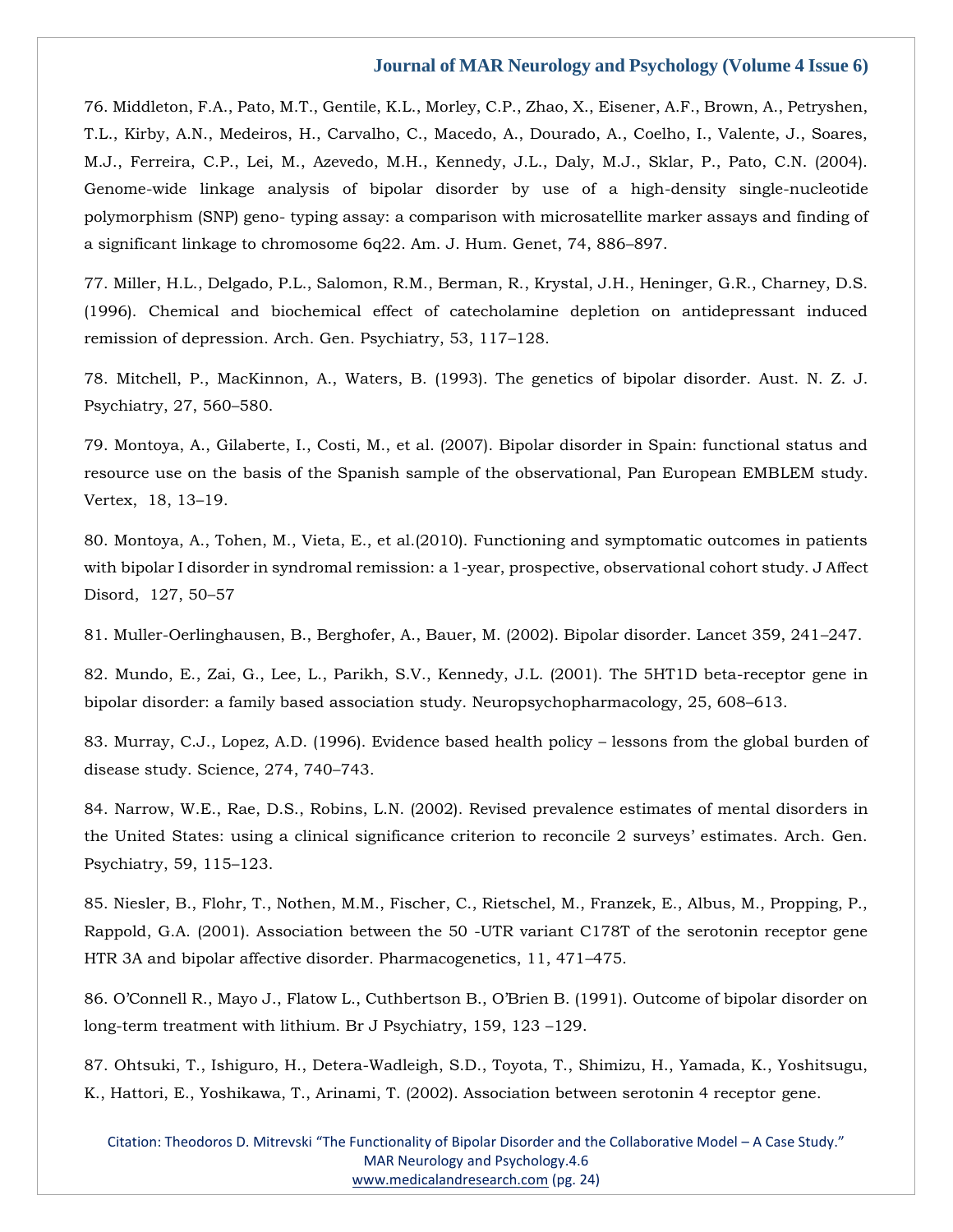88. Polymorphisms and bipolar disorder in Japanese case-control samples and the NIMH genetic initiative bipolar pedigrees. Mol. Psychiatry, 7, 954– 961.

89. Orlando I.J. (1961). The Dynamic Nurse–Patient Relationship:Function, Process and Principles. G.P. Putnam's Sons, NewYork.

90. Pato, C.N., Pato, M.T., Kirby, A., Petryshen, T.L., Medeiros, H., Carvalho, C., Macedo, A., Dourado, A., Coelho, I., Valente, J., Soares, M.J., Ferreira, C.P., Lei, M., Verner, A., Hudson, T.J., Morley, C.P., Kennedy, J.L., Azevedo, M.H., Daly, M.J., Sklar, P. (2004). Genome-wide scan in Portuguese island families implicates multiple loci in bipolar disorder: fine mapping adds support on chromosome 6 and 11. Am. J. Med. Genet, 127B, 30–34.

91. Pavuluri, M.N., Luk, S.L., McGee, R. (2004). Psychotic symptoms in pediatric bipolar disorder. J. Affect. Disord, 80, 19–28.

92. Peele, P.B., Xu, Y., Kupfer, D.J. (2003). Insurance expenditure on bipolar disorder: clinical and parity implications. Am. J. Psychiatry, 160, 1286– 1290.

93. Reilly-Harrington N. & Sachs G.S. (2006). Psychosocial strategies to improve concordance and adherence in bipolar disorder. The Journal of Clinical Psychiatry, 67, e04.

94. Riefman A., Wyatt R. J. (1980). Lithium: a brake in the rising cost of mental illness. Arch Gen Psychiatry 1980, 37, 385 –388

95. Robins L., Regier D. (1990). Psychiatric Disorders in America. The Epidemiologic Catchment Area Study. New York: The Free Press.

96. Rosa A,R., Reinares M,. Franco C, et al. (2009). Clinical predictors of functional outcome of bipolar patients in remission. Bipolar Disord , 11, 401–409.

97. Sachs G.S. (2003). Unmet clinical needs in bipolar disorder. Journal of Clinical Psychopharmacology 23 (3 Suppl. 1), S2–S8.

98. Saito, T., Papolos, D.F., Chernak, D., Rapaport, M.H., Kelsoe, J.R., Lach-man, H.M. (1999). Analysis of GNAZ gene polymorphism in bipolar affective disorder. Am. J. Med. Genet, 88, 324–328.

99. Sajatovic M., Davies M., Bauer M.S., et al. (2005). Attitudes regarding the collaborative practice model and treatment adherence among individuals with bipolar disorder. Comprehensive Psychiatry, 46, 272–277.

100. Sajatovic M., Valenstein M., Blow F.C., et al. (2006). Treatment adherence with antipsychotic medications in bipolar disorder. Bipolar Disorders, 8, 232–241.

Citation: Theodoros D. Mitrevski "The Functionality of Bipolar Disorder and the Collaborative Model – A Case Study." MAR Neurology and Psychology.4.6 [www.medicalandresearch.com](http://www.medicalandresearch.com/) (pg. 25)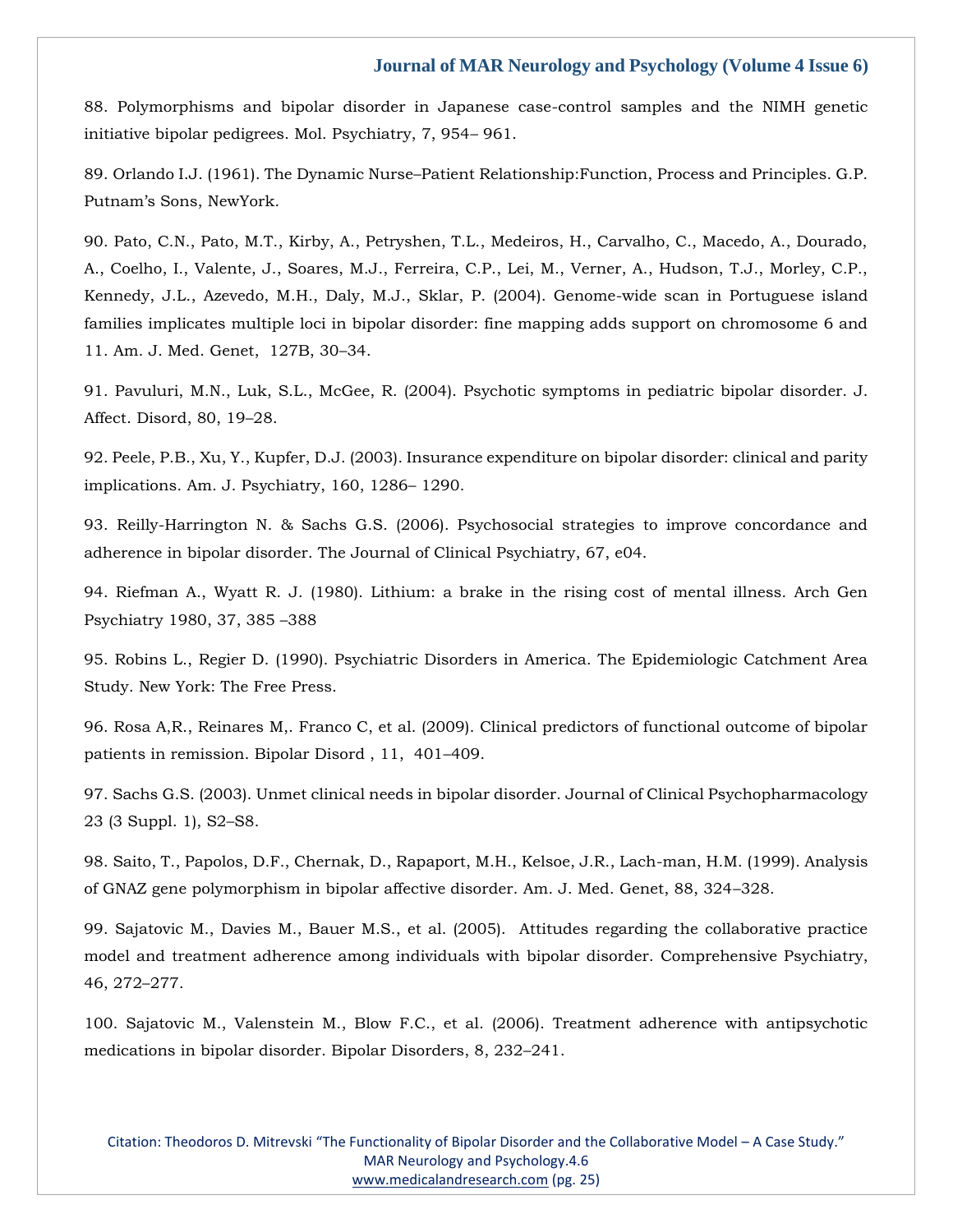101. Sajatovic M., Valenstein M., Blow F., et al. (2007). Treatment adherence with lithium and anticonvulsant medications among patients with bipolar disorder. Psychiatric Services (Washington,DC), 58, 855–863.

102. Sanchez-Moreno J, Martınez-Aran A, Tabares-Seisdedos R., TorrentC., Vieta E. ,Ayuso-Mateos J, L. (2009). Functioning and disability in bipolar disorder: an extensive review. Psychother Psychosom, 78, 285–297.

103. Schulze, T.G., Buervenich, S., Badner, J.A., Steele, C.J., Detera-Wadleigh, S.D., Dick, D., Foroud, T., Cox, N.J., MacKinnon, D.F., Potash, J.B., Berrettini, W.H., Byerley, W., Coryell, W., DePaulo Jr., J.R., Gershon, E.S., Kelsoe, J.R., McInnis, M.G., Murphy, D.L., Reich, T., Scheftner, W., Nurnberger Jr., J.I., McMahon, J.J. (2004). Loci on chromosomes 6q and 6p interact to increase susceptibility to bipolar affective disorder in the national institute of mental health genetics initiative pedigrees. Biol. Psychiatry, 56, 18–23.

104. Segurado, R., Detera-Wadleigh, S.D., Levinson, D.F., Lewis, C.M., Gill, M., Nurnberger, J.I., Craddock, N., et al. ( 2003). Genome scan meta-analysis of schizophrenia and bipolar disorder: part III – bipolar disorder. Am. J. Hum. Genet, 73, 49–62.

105. Shastry, B.S. (2004). Molecular genetics of attention-deficit hyperactivity disorder (ADHD): an update. Neurochem. Int, 44, 469–474.

106. Shastry B.S. (2005). Bipolar disorder: an update. Neurochemistry International, 46, 273–279.

107. Shea N., McBride L., Gavin C., et al. (1997). Effects of an ambulatory collaborative practice model on process and outcome of care for bipolar disorder. Journal of the American Psychiatric Nurses Association, 3, 49–57.

108. Simon, G, E., Bauer, M, S., Ludman, E, J., Operskalski, B, H., Unutzer, J. (2007). Mood symptoms, functional impairment, and disability in people with bipolar disorder: specific effects of mania and depression. J Clin Psychiatry, 68, 1237–1245.

109. Simon, G,E. ,Ludman, E, J., Unutzer, J., Operskalski, B, H.,Bauer M, S. (2008). Severity of mood symptoms and work productivity in people treated for bipolar disorder. Bipolar Disord, 10,718–725.

110. Soares, J.C., Mann, J.J. (1997). The functional neuroanatomy of mood disorders. J. Psychiatry Res , 31, 393–432.

111. Spillmann, M.K., Van der Daes, A.J., Rankin, M.A., Vuolo, R.D., Alpert, J.E., Nierenberg, A.A., Rosenbaum, J.F., Hayden, D., Schoenfeld, D., Fava, M. (2001). Tryptophan depletion in SSRI-recovered depressed outpatients. Psychopharmacology, 155, 123–127.

Citation: Theodoros D. Mitrevski "The Functionality of Bipolar Disorder and the Collaborative Model – A Case Study." MAR Neurology and Psychology.4.6 [www.medicalandresearch.com](http://www.medicalandresearch.com/) (pg. 26)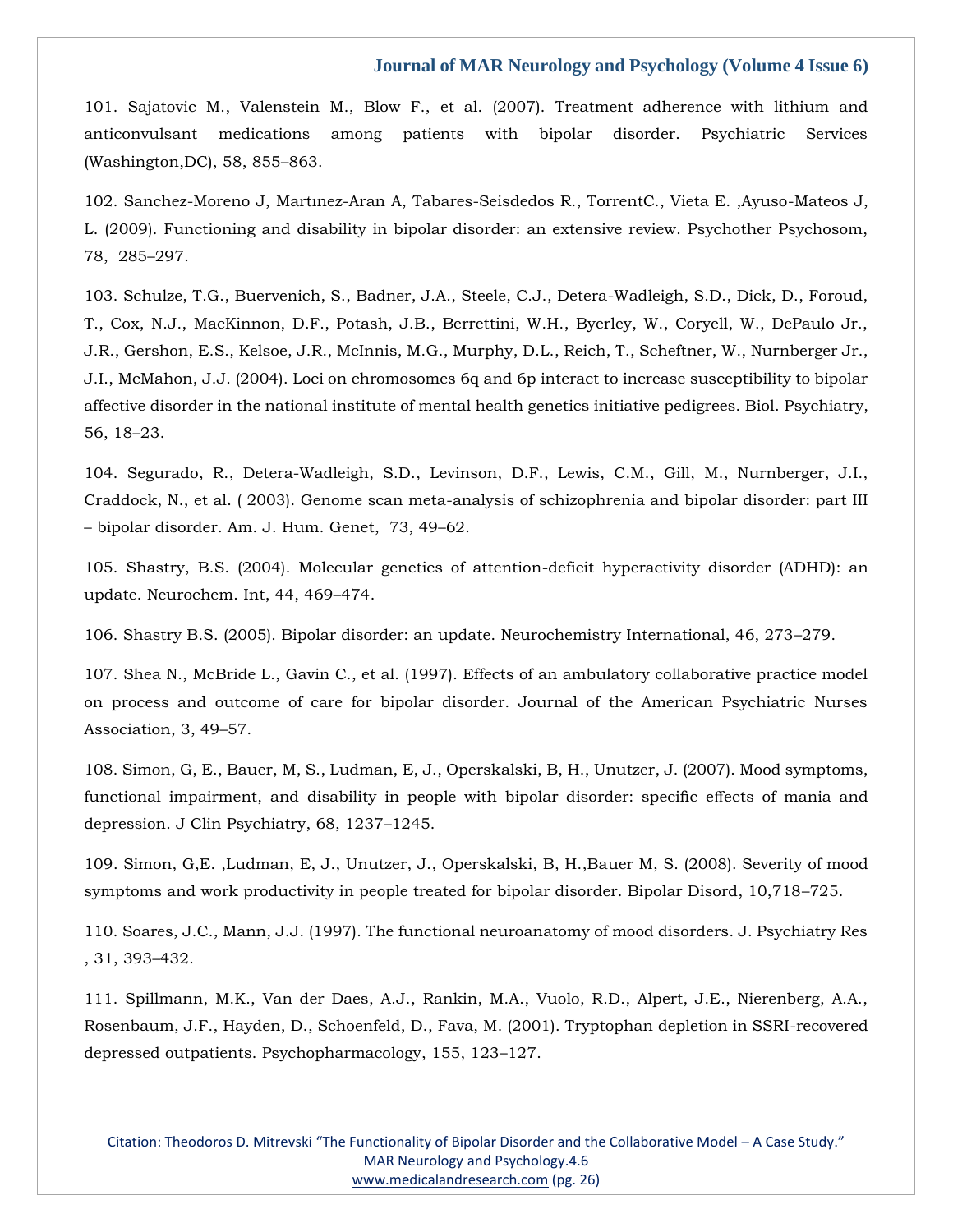112. Stahlberg, O., Soderstrom, H., Rastam, M., Gillberg, C. (2004). Bipolar disorder, schizophrenia, and other psychotic disorders in adults with childhood onset AD/HD and/or autism spectrum disorders. J. Neural Transm, 111, 891–902.

113. Stine, O.C., Xu, J., Koskela, R., McMahon, F.J., Gschwend, M., Friddle, C., Clark, C.D., McInnis, M.G., Simpson, S.G., Breschel, T.S., et al. (1995). Evidence for linkage of bipolar disorder to chromosome 18 with a parent-of-origin effect. Am. J. Hum. Genet, 57, 1384–1394.

114. Stopkova, P., Saito, T., Papolos, D.F., Vevera, J., Paclt, I., Zukov, I., Bersson, Y.B., Margolis, B.A., Strous, R.D., Lachman, H.M.(2004). Identification of PIK3C3 promoter variant associated with bipolar disorder and schizophrenia. Biol. Psychiatry, 55, 981–988.

115. Stoudemire A., Frank R., Hedemark N., Kamlet M., Blazer D.(1986). The economic burden of depression. Gen Hosp Psychi-atry 1986, 8, 387 –394

116. Strakowski, S.M., Adler, C.M., DelBello, M.P.(2002). Volumetric MRI studies of mood disorders: do they distinguish unipolar and bipolar disorder? Bipolar Disord, 4, 80–88.

117. Strakowski, S.M., DelBello, M.P., Adler, C.M. (2004). The functional neuroanatomy of bipolar disorder: a review of neuroimaging findings. Mol. Psychiatry. PMID: 15340357, in press.

118. Strakowski, S.M., DelBello, M.P., Adler, C., Cecil, K.M., Sax, K.W. (2000). Neuroimaging in bipolar disorder. Bipolar Disord, 2, 148–164.

119. Strakowski S. M., Keck P. E Jr, McElroy, S. L et al,. (1998). Twelve-month outcome after a first hospitalization for affective psychosis. Arch Gen Psychiatry, 55, 55 –59.

120. Taylor, L., Faraone, S.V., Tsuang, M.T. (2002). Family, twin and adoption studies of bipolar disease. Curr. Psychiatry Rep, 4, 130–133.

121. Tohen M, Frank E, Bowden CL et al.(2009). The International Society for Bipolar Disorders(ISBD) Task For cereporton the nomenclature of course and outcome in bipolar disorders. Bipolar Disord , 11, 453–473.

122. Tohen, M., Hennen, J., Zarate, C, M Jr ., et al.( 2000). Two-year syndromal and functional recovery in 219 cases of firstepisode major affective disorder with psychotic features. Am J Psychiatry, 157, 220– 228.

123. Tohen M, Zarate CA Jr, Hennen J et al. (2003). The McLean Harvard First-Episode Mania Study: prediction of recovery and first recurrence. Am J Psychiatry, 160, 2099– 2107.

124. Turecki, G., Grof, P., Cavazzoni, P., Duffy, A., Grof, E., Ahrens, B., Berghofer, A., Muller-Oerlinghausen, B., Dvorakova, M., Libigerova, E., Vojtechovsky, M., Zvolsky, P., Joober, R., Nilsson, A., Prochazka, H., Licht, R.W., Rasmussen, N.A., Schou, M., Vestergaard, P., Holzinger, A., Scumann, C.,

Citation: Theodoros D. Mitrevski "The Functionality of Bipolar Disorder and the Collaborative Model – A Case Study." MAR Neurology and Psychology.4.6 [www.medicalandresearch.com](http://www.medicalandresearch.com/) (pg. 27)